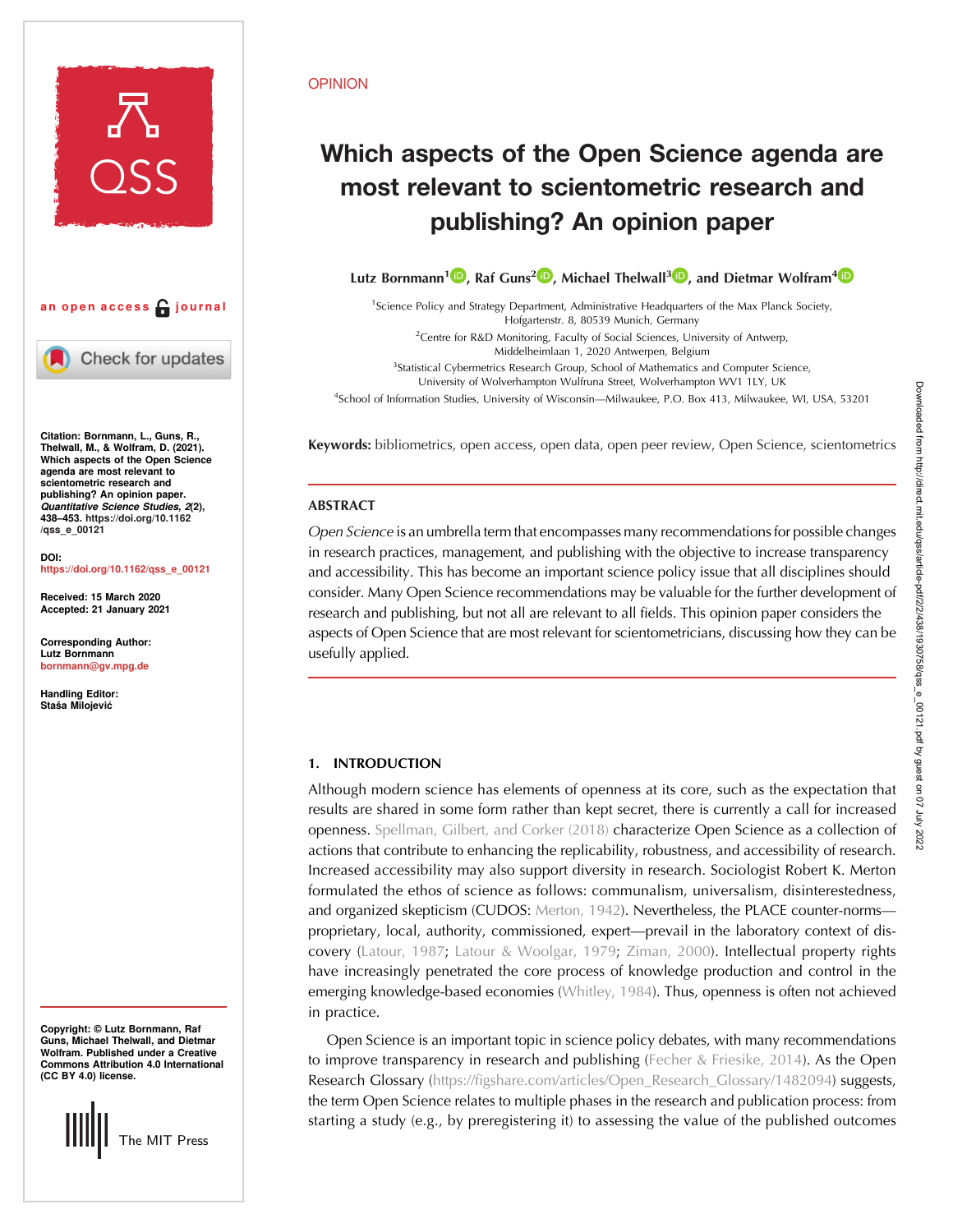(e.g., by using metrics other than traditional bibliometrics, such as data citations). Open Science encourages multiple citable units for a given piece of research, including preregistration documents for studies, open notes, multiple manuscript versions made available through Open Access (OA), associated data sets and software, author responses to reviewer comments, and the accompanying reviews that are public in the case of open peer-review sources.

Open Science is partly driven by a science policy agenda [\(García-Peñalvo Francisco, García](#page-14-0) [de Figuerola, & Merlo José, 2010](#page-14-0)). The emergence of this term and the related movements is intrinsically connected to new forms of knowledge production (postacademic science and Triple Helix) in the knowledge-based economy, and the opportunities that web-based technologies offer. There would be no possibility for any of the "open the black box" steps (e.g., preregistration of research, disentangling of the whole research process, open data) without the internet. At the same time, Open Science is hailed as the way to give a push to interdisciplinary research and to the reuse of data (perceived by science policy as one of the motors behind innovations). However, there are also pushes towards Open Science from within the academic community. For example, the Open Journal Systems (OJS) software, developed by the Public Knowledge Project, has been embraced by research communities in countries that cannot afford scientific publishers ([Willinsky, 2005\)](#page-15-0).

Open Science shares many commonalities with the Free and Open Source Software (FOSS) movement ([Tennant, Agarwal et al., 2020](#page-15-0)). FOSS is itself an umbrella term used to refer to both the Free Software movement, which started in the 1980s, and the Open Source movement, which started around 1998. Although Free Software focuses on social issues, embodied in four "fundamental freedoms," Open Source is a more pragmatic reformulation of Free Software ideals, by focusing mainly on the practical advantages of source code availability ([Tozzi, 2017\)](#page-15-0).

The term Open Science has many facets, and it is not clear which tools, initiatives, ideas, and recommendations are relevant and meaningful for good scientific practices in a given research field. For example, recommendations for Open Science collaborations [\(Gold, Ali-Khan et al.,](#page-14-0) [2019\)](#page-14-0) do not seem relevant for scientometrics due to the typically small-scale nature of research in this field (in terms of the number of coauthors associated with a paper). Furthermore, there is no general agreement on which facets are part of Open Science. It has even been argued that the Open Science movement is not necessary for the (current) science system, as science is (always) open to some extent ([Fecher & Friesike, 2014](#page-14-0)). [Watson \(2015\)](#page-15-0) argues that Open Science is "just (good) science." Independent of the roots of the ideas that are discussed in the Open Science context, it might be worthwhile for every discipline to engage with Open Science recommendations and identify relevant ideas.

Every Open Science recommendation has the potential to improve research as well as an inherent cost, even if it is only the time taken to implement it. For example, data sharing can foster collaboration and more rapid development of a research topic, but can also require substantial effort to arrange data in a common format and create an effective set of metadata. Additional requirements that add to the burden of research publishing potentially disadvantage researchers (e.g., in less rich nations) who have little time, equipment, and support to deal with them easily.

Scientometric research often analyzes collections of journal articles, and these have been affected by Open Science, such as with the introduction of open OA general megajournals. The possibilities of distributed digital publishing may change the nature or importance of journal articles and lead to a greater focus on outputs of all types ([Guédon, Kramer et al., 2019](#page-14-0)). Journal articles have largely changed from static paper objects to electronic documents with embedded links to other documents (in the references) as well as data and visualizations, all of which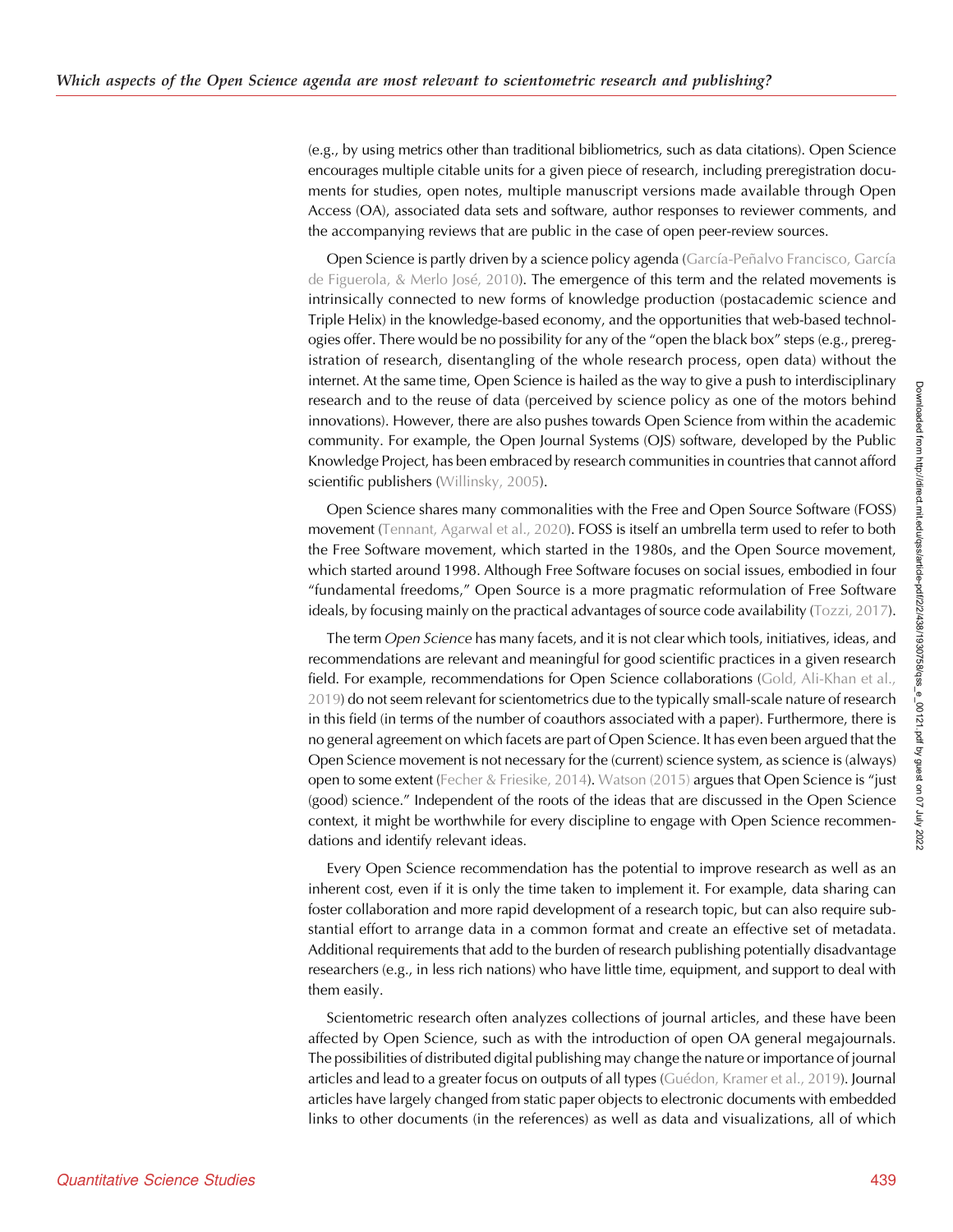increase the importance of open infrastructures. [Bourne, Clark et al. \(2012\)](#page-13-0) call for further innovation in the forms and technologies of scholarly communication as well as the underlying business and access models. Such developments may have a substantial impact on future scientometric research, for instance, if data sets and software become recognized as first-class research objects in their own right.

Scientometrics research is affected by this new Open Science movement in two ways: as a research field itself, and as a research field monitoring the science or academic system. In this paper, we mainly focus on the former, occasionally touching also on the latter. This opinion paper identifies recommendations proposed in the Open Science context that may be relevant and meaningful for scientometric research and publishing, although not necessarily in all or most circumstances. We discuss the most interesting aspects from the Open Science literature for scientometric research. We avoid being normative: Researchers in scientometrics should be informed about the various aspects, but should decide themselves whether they are of interest for their own research or not. The discussion of the Open Science issues in the following sections is ordered by the phases in typical research and publication processes (starting a study and publishing its outcome).

# 2. RELEVANCE OF OPEN SCIENCE TO SCIENTOMETRICS

Scientometric research is characterized by heterogeneity. In general, there is a difference between the sociological ambition of studying the sciences and visualizing and mapping them (see, e.g., the contributions by Robert K. Merton) and the connected, but different, objective of research evaluation. In the latter field, researchers and their institutes are often units of analysis, whereas the structuralist approaches share with information and library sciences a focus on document sets. Scientometrics can be considered as a Mode-2 science: In addition to its theoretical core mission of studying the sciences, there are applications in science studies considering scientometrics as offering tools and methods for quantification, research evaluation on the applied side, and the development of expertise in practice. The call for "opening the black box" is common for research evaluation practice.

Within this broader framework of distinguishing two broad directions of scientometric research, scientometric studies are very different in terms of their topics, methods, and indicators used, as well as their scopes. Some studies are policy-oriented (e.g., [Rushforth & de Rijcke, 2015](#page-15-0)), whereas others are mathematically oriented (e.g., [Egghe & Rousseau, 2006](#page-14-0)). Some studies are based on huge data sets (e.g., [Visser, van Eck, & Waltman, 2020](#page-15-0)), whereas others focus on small data sets or report the results of one case study (e.g.,  $Max, 2014$ ). As visualizations of scientometric data have become very popular in recent years, some papers focus on the explanation of tools or soft-ware (e.g., [Bornmann, Stefaner et al., 2014](#page-13-0)). Research on the h-index revealed, for instance, that papers dealing with the same topic—this indicator—can be very heterogeneous: Some studies mathematically investigated the indicator (e.g., [Egghe & Rousseau, 2006](#page-14-0)), whereas others addressed its convergent validity (e.g., [Bornmann & Daniel, 2005\)](#page-13-0), tried to develop new variants of the index [\(Bornmann, Mutz et al., 2011](#page-13-0)), or explained tools for its calculation on the internet (e.g., [Thor & Bornmann, 2011\)](#page-15-0).

Against the backdrop of the intermingling of heterogeneous objectives and styles in scientometrics, Open Science recommendations may be relevant to different degrees for these studies. For example, for mathematically oriented studies, other recommendations would be relevant than for studies from the policy context. In this paper, therefore, we focus on Open Science recommendations that might be made relevant for studies from the scientometric area using (more extensive) data from literature databases such as Web of Science (WoS) (Clarivate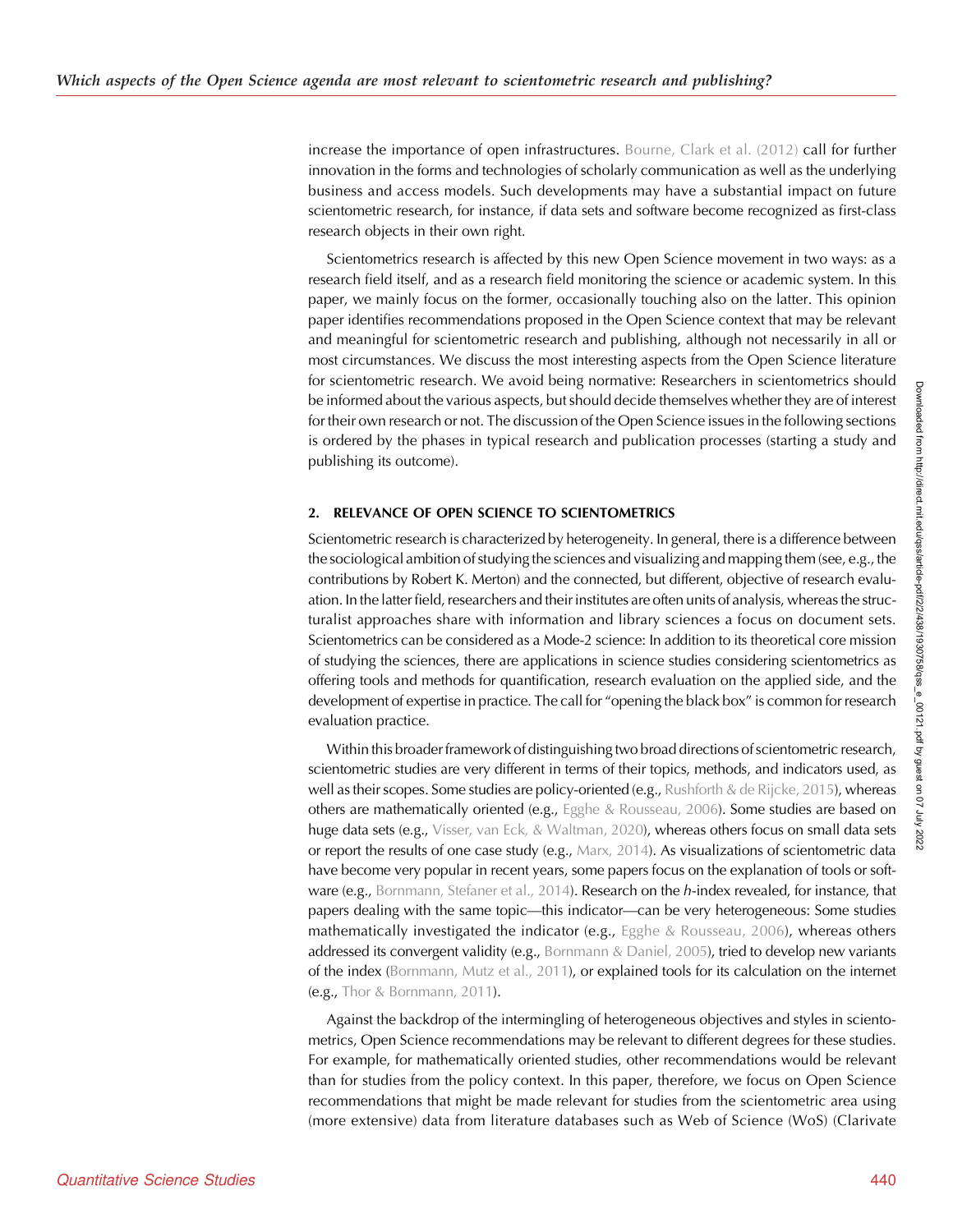Analytics) or Scopus (Elsevier) for empirical investigations in the science of science area ([Fortunato, Bergstrom et al., 2018\)](#page-14-0). These studies may focus, for instance, on certain structures in science (e.g., the existence of the Matthew effect) or the effectiveness of certain funding instruments for the promotion of science. In other words, we consider the study of data as the common denominator of the scientometric enterprise.

Authors of this core type of science of science studies may be interested in the Open Science issues raised in this opinion paper. Following the recommendations in scientometrics research might lead to research of higher quality, accessibility, and transparency. Scientometricians can consider the Open Science recommendations addressed in Sections 3 and 4 of this paper. If so wished, this type of study can be preregistered, the underlying data, used codes, and applied software can be made available, the contributions of the coauthors explained, and the paper can be published OA, including reviews and other documents originating from the peer review process. We selected the relevant recommendations from the Open Science literature based on our longstanding experiences in the field of scientometrics. These are mostly directly relevant to the robustness/replication Open Science goal by making the research process more transparent, with the tools and data openly available. They also support diversity, as openly shared papers, data, or software may be used to produce new research.

# 3. STARTING A STUDY

## 3.1. Open Preregistration of Studies and Planned Analyses

(Publicly funded) Research is less valuable for research itself and society when researchers cannot share their findings with others, and publishing is one way in which results can be shared. Other ways include giving presentations, giving interviews, creating podcasts, including research outcomes in teaching materials, and participating in meetings with policy makers. As various studies have shown that results that validate a previously formulated hypothesis are far more likely to get published (when compared with a refutation), researchers might be interested in producing such publishable results [\(Marewski & Bornmann, 2018\)](#page-14-0).

To reach the goal of publishing while using the strict model of hypothesis testing (Hempel  $\&$ [Oppenheim, 1948](#page-14-0)), there is a danger that hypotheses are formulated based on the data at hand and from the perspective of hindsight (e.g., to achieve results that are statistically significant). Thus, the statistical analysis is not used to test certain previously formulated hypotheses, but to fish results from the data that might be more publishable than other results ([Cohen, 1994\)](#page-13-0). This is sometimes called *harking* (hypothesizing after the results are known) ([Hand, 2014;](#page-14-0) see also [Cumming & Calin-Jageman, 2016](#page-14-0)). Another term is historicism for the rationalization of research results ex post [\(Popper, 1967](#page-14-0)). However, analytical research questions or hypotheses are more common as a stated objective in some fields of science than others, with vague terms, such as aim, purpose, or goal being common alternatives [\(Thelwall & Mas-Bleda, 2020](#page-15-0)). These alternatives suggest a more exploratory research approach that may be also relevant for many types of scientometric study.

To make the formulation of hypotheses from the perspective of hindsight more difficult and to demonstrate that hypotheses were formulated before analyzing the data, it is possible to register a study at an early stage based on a detailed research plan that can be later checked by reviewers, editors, and readers ([Kupferschmidt, 2018](#page-14-0); [Nosek, Ebersole et al., 2018](#page-14-0); see also [Cumming &](#page-14-0) [Calin-Jageman, 2016](#page-14-0)). Preregistration can be done, for instance, at the Center for Open Science [\(https://cos.io/prereg\)](https://cos.io/prereg). The PLOS journals PLOS Biology and PLOS ONE currently offer the possi-bility to peer review and publish preregistered research [\(https://www.plos.org/preregistration\)](https://www.plos.org/preregistration).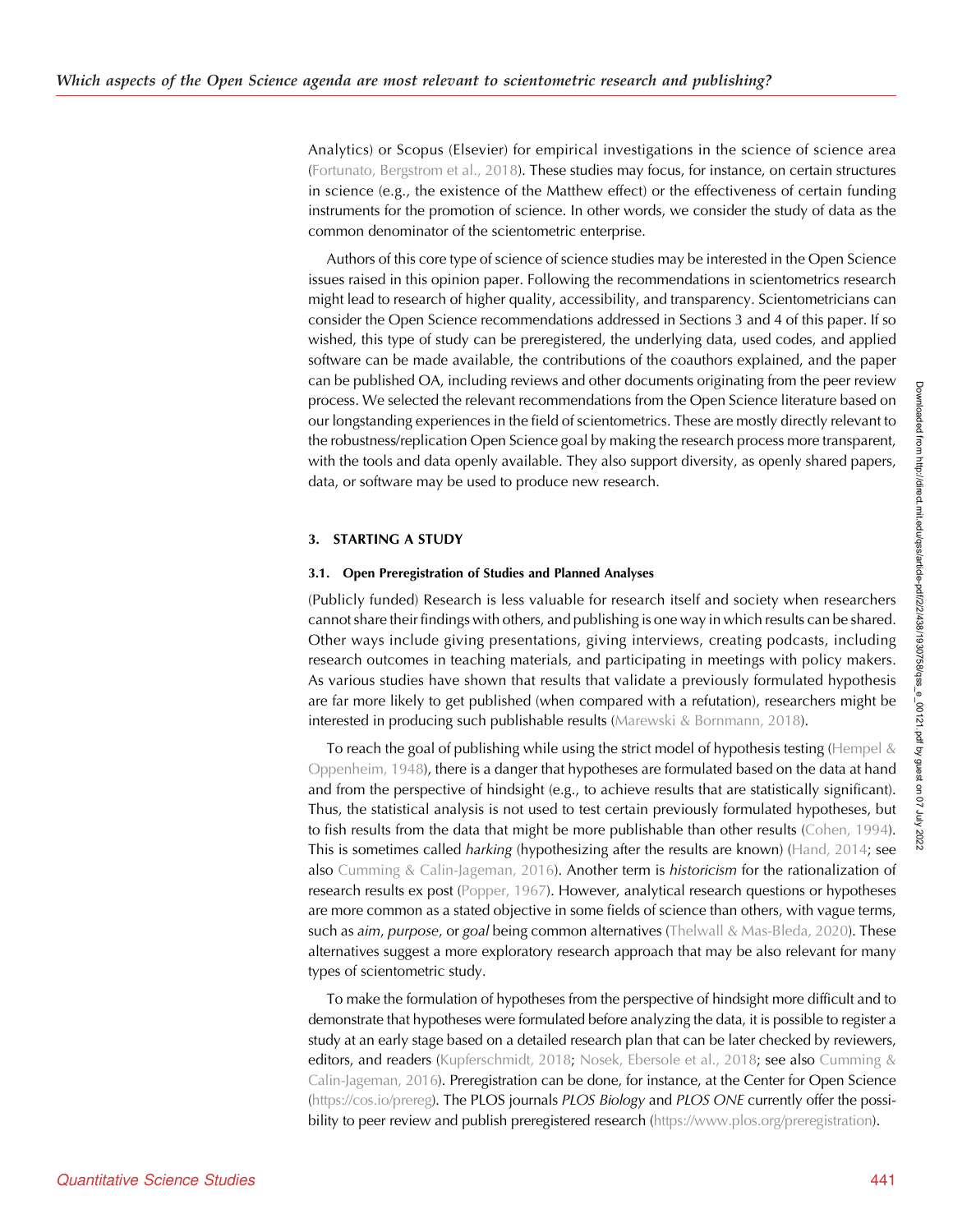Published analysis plans for upcoming studies can be an interesting source for researchers working on similar research questions. Young researchers may profit from detailed plans published by experienced researchers of how the study of certain phenomena can be tackled.

The journal Psychological Science uses a badge created by the Center for Open Science for acknowledging papers being preregistered ([https://cos.io/our-services/open-science-badges\)](https://cos.io/our-services/open-science-badges). Currently, no scientometric journal works with this badge to highlight this open practice. Neither does any scientometric journal at the moment offer the option to peer review a preregistered study. When designing (and potentially preregistering) a scientometric study, researchers must specify many parameters: Which data will be used to analyze the research questions such as funding data, peer review data, data on the scientific workforce, survey data, or publication data? Which database (e.g., WoS, or Scopus) will be used? How many papers will be analyzed? How will citation impact be measured? Will the median or geometric mean be calculated instead of the arithmetic mean? Should percentages or the original scores be preferred? To make these decisions wisely, pilot testing may be needed [\(Cumming & Calin-Jageman, 2016\)](#page-14-0). However, the data used in pilot testing should not be fished for "publishable" results, because doing so would undermine the purpose of preregistration.

It is an advantage of scientometric research that data are often available in large-scale databases so that pilot testing can be a practical step in many studies. In other social sciences, the generation of data can be effortful. However, the availability of high-quality data can also be a disadvantage. Before preregistering a study, the whole study could be completed, so that the outcomes are already known. This is a practical possibility for scientometric research because data collection is rarely a substantial public event, unlike a clinical trial or survey.

Working with pilot testing can be especially important in the process of formulating a hypothesis. Although the hypothesis is logically prior, its formulation does not have to be prior in time. On the contrary, the formulation of expectations may be circular and repetitive. In pilot testing the hypothesis, it can be improved, and the research can be made more precise and sophisticated. The hypothesis can be improved, for example, by being theoretically informed and rooted in the previous literature. A hypothesis may be a prediction, but this is not necessarily the case. A hypothesis is not like a weather forecast; "prediction" has the meaning of a theoretically informed expectation that can be tested against the data as observations. Based on theoretically informed hypotheses, pilot testing can be used to operationalize, for example, by specifying expectations that can perhaps be tested.

Basically, in this phase of a planned study, the "logic of discovery" differs from the "logic of justification." In the "logic of discovery," the relevant theorizing, hypotheses, and operationalization can be changed. The empirical results can be discussed with colleagues in the "logic of justification." This process may lead to further changes until a more formal research plan can be finalized. The difference between the two logics is analytical; in research practices, both momenta are important.

Suppose a scientometric researcher is interested in the growth of science based on scientometric data. Two obvious data options are numbers of papers and researchers. Previous studies investigating the growth of science detail the advantages and disadvantages of these options (e.g., [Bornmann & Mutz, 2015a](#page-13-0); [Tabah, 1999](#page-15-0)). Suppose the scientometrician has decided to use numbers of publications: He or she then has to make further choices, such as the question of which database is used for this study. Several databases are available, each with respective advantages and possible disadvantages (e.g., Dimensions from Digital Science, WoS, Scopus, or Microsoft Academic). Decisions are also to be made on the range of publication years and document types included. Fractional or whole-number counting may make a difference if the study includes the country perspective.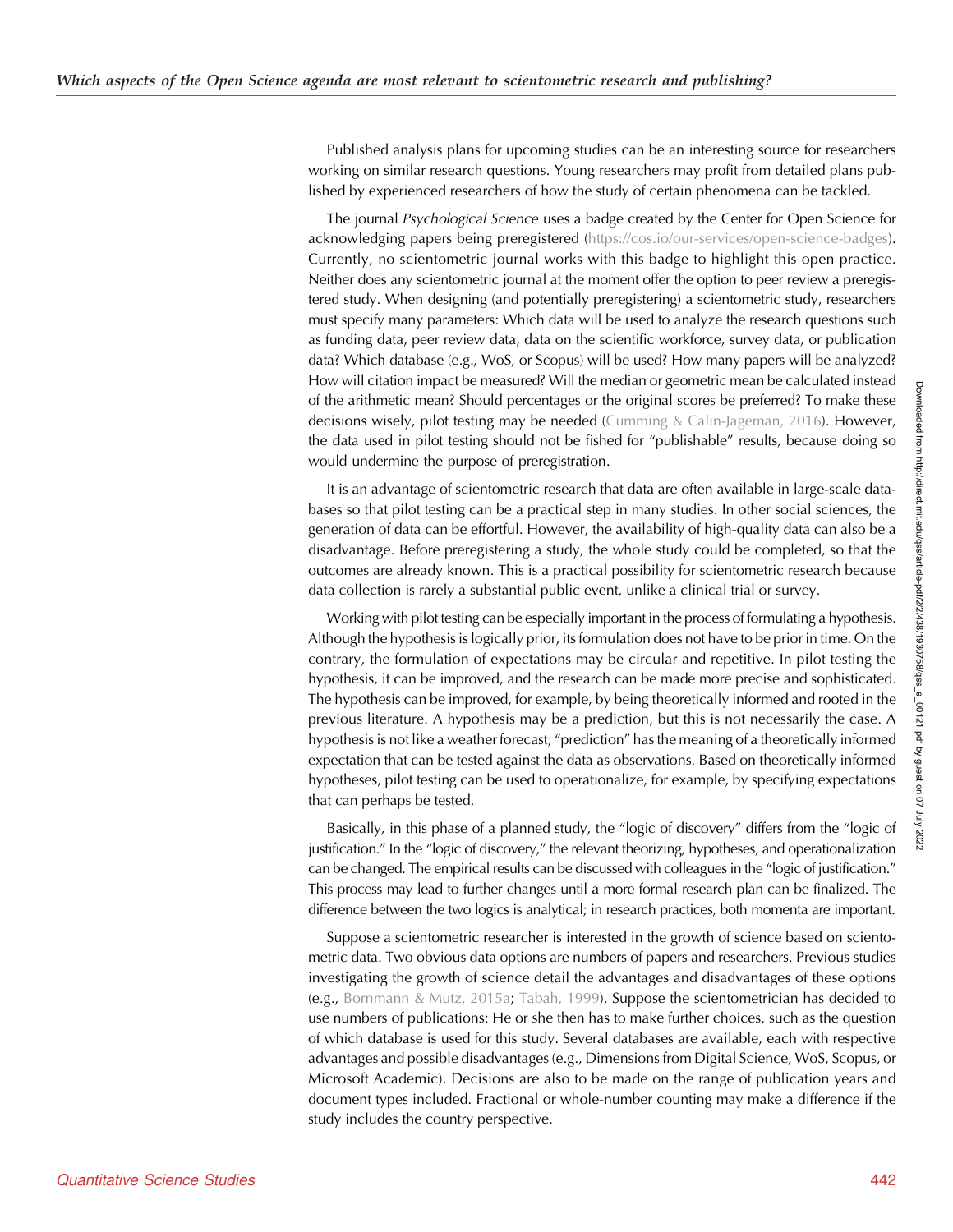Based on experiences from the literature and information from the database providers, the data can be selected, and expectations specified about the growth curves: In which years, for example, is an increase or decrease of publication numbers expected and for which reasons? In pilot testing, a decision could be made about whether the growth of science is studied for certain disciplines (in addition to the whole of science) and—if so—which field-categorization scheme can be used. A sample of publication numbers can be used to test the different statistical methods (e.g., regression models or effect-size measures) to analyze the data. The research plan of the study contains the necessary steps to analyze the data.

In scientometric evaluations, tests are also used to determine whether differences are statistically significant (e.g., the difference between two mean or median citation rates). However, the results of statistical significance testing are dependent on factors such as the sample size: The larger the sample, the more likely it is to obtain statistically significant results. Thus, the sample size that is needed to detect a certain effect in a study should be considered before the study is conducted. This practice may prevent the increase of the sample size by the researchers in hindsight (i.e., after they have inspected the results) to obtain statistically significant results. The danger of increasing the sample size in hindsight is present in scientometrics, as the data are available in large literature databases such as WoS and can be downloaded without any major problems.

When considering the above in the planning of a scientometric study, it is important to consider that research evaluation—an important subset of questions in our field—can deal with incomplete data and with goals (e.g., research quality or impact assessment) that usually do not match the data (e.g., citation counts) well. In addition, the large number of variables potentially influencing the data and continual changes over time make strong hypotheses often impossible. Instead, unless using simulation or pure mathematical modeling, empirical studies must make multiple simplifying assumptions. In this situation, research questions, when used, are likely to be accompanied by strong caveats and may be primarily devices to frame the analysis in a paper.

Nevertheless, statistical tests and other uses of algorithms, such as for modeling or machine learning, should not be misused for harking because this would undermine the validity of the results. If a study is not preregistered, researchers might consider openly publishing (e.g., as online supplementary material) details of prior failed tests, or visualizations of the preparation stages that were associated with the project.

# 3.2. Open Data

There is widespread support for data sharing in academia (e.g., [Tenopir, Dalton et al., 2015\)](#page-15-0), including for the FAIR (Findable, Accessible, Interoperable, Reusable) principles ([Wilkinson,](#page-15-0) [Dumontier et al., 2016](#page-15-0)). Data might be "open" if it is made available under a license that allows free use, modification, and redistribution, for example. The best-known example of such licenses is the family of Creative Commons licenses (see <http://opendefinition.org/licenses> for a broader overview). In practice, data sets are often made publicly available—and hence considered open data in a broader sense—without an explicit license. From a scientometric perspective, open data is relevant to disciplinary practices (i.e., should we share our data openly) as well as providing an issue for study: How can the impact of shared data be evaluated? Here we focus primarily on the former.

Data sets from scientometric studies that can be made publicly available can be shared through repositories like FigShare [\(https://figshare.com\)](https://figshare.com) or Zenodo (<https://zenodo.org>). The Open Materials and Open Data badges provided by the Open Science center can be used to indicate that a paper provides data and other materials for the use by other researchers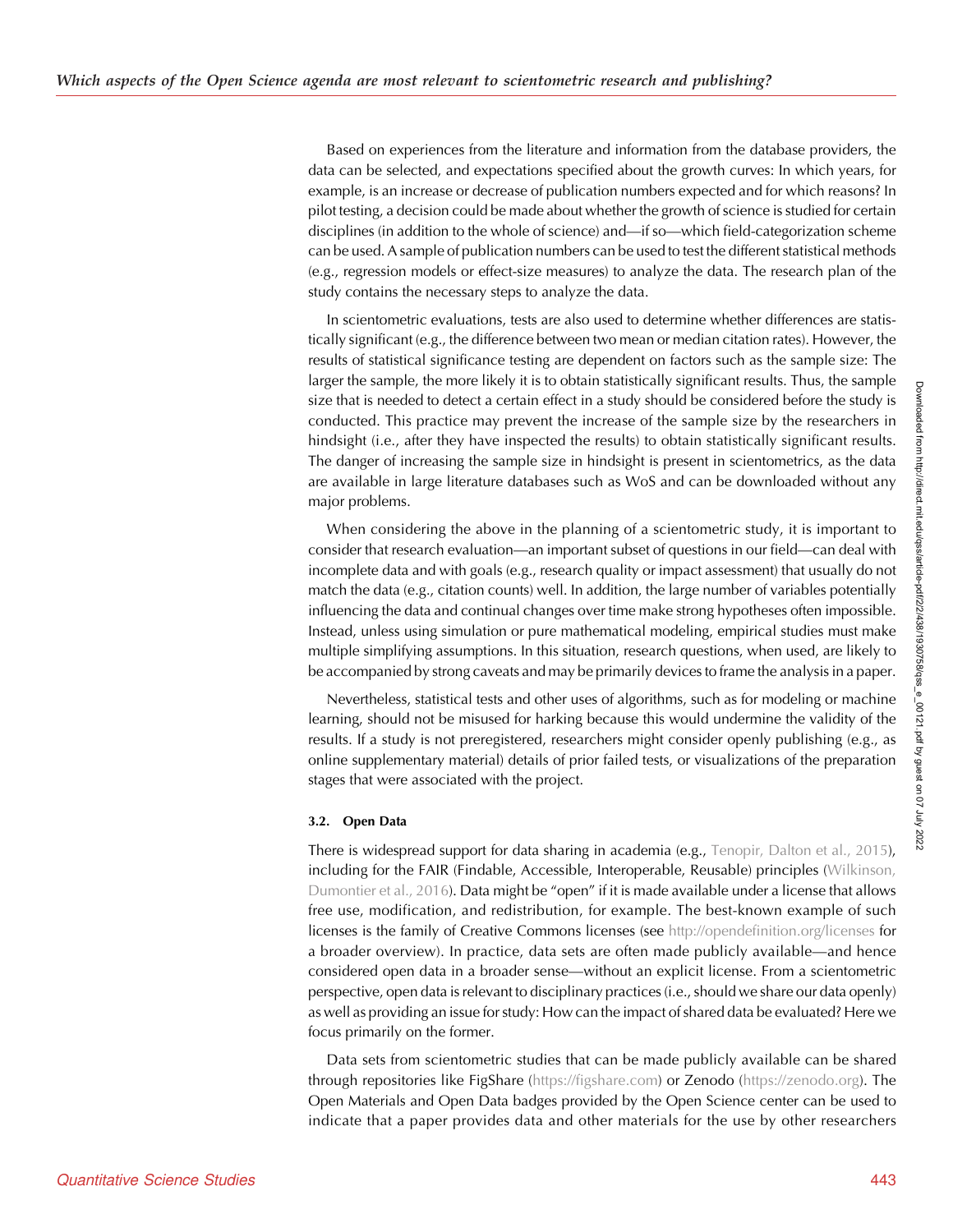(Cumming  $& Calin-Jageman, 2016$ ) and data sharing is increasingly mandated by funders and journals. In general, it is very helpful to have access to the data of studies for their replication, checking for possible errors, and conducting meta-analyses ([Glass, 1976\)](#page-14-0).

Open data sets may also help in avoiding duplication in data collection ([Fecher & Friesike,](#page-14-0) [2014](#page-14-0)). The data can be used for other research questions than those addressed by the producers of the data sets. Researchers undoubtedly welcome broader access to data sets for scientometric research. For example, the aggregated data used for the various releases of the Leiden Ranking have been published for many years [\(https://www.leidenranking.com/downloads\)](https://www.leidenranking.com/downloads). Because of their transparency, they have already been used as data by several papers (e.g., [Bornmann & Mutz,](#page-13-0) [2015b;](#page-13-0) [Frenken, Heimeriks, & Hoekman, 2017;](#page-14-0) [Leydesdorff, Bornmann, & Mingers, 2019\)](#page-14-0). However, in research evaluations, the sharing of data may be sensitive to strategic or privacy issues.

Data sharing has some common obstacles in scientometrics. Although data sharing and reuse are goals of Open Science, much bibliometric research is based on data obtained from proprietary sources (e.g., WoS or Scopus). This limits what researchers can share, even if required by a journal. Recently, Digital Science has made the Dimensions database available for scientometric research (<https://www.digital-science.com/products/dimensions>). Elsevier's International Center for the Study of Research (ICSR) also provides free scientometrics data. Other initiatives of open (or free to access) literature databases are Microsoft Academic Search ([https://academic](https://academic.microsoft.com) [.microsoft.com](https://academic.microsoft.com)) and the Initiative for Open Citations [\(https://i4oc.org](https://i4oc.org)). Thus, scientometricians can use a range of bibliometric data sets for scientometric research without paying fees (and without restrictions on data sharing).

Based on these developments and requirements, it seems that the primary data-sharing goal in scientometrics may no longer be to publish the data, but to publish the procedures to extract and analyze the data. In other words, it may be less useful to have access to the indicator values for publications than to have access to the published procedure for calculating the indicator. Access to certain data sets might become superfluous with the large data set sharing initiative of Digital Science, although access in this case is mediated by the company and, as such, can in principle be revoked at any time. This may not be possible with openly licensed data. Moreover, many scientometric studies test new sources of data (e.g., patents, altmetrics, webometrics) and these will not be served by shared common data sets.

Although some disciplines have their own data repositories, supporting specific file formats, metadata types, and legal requirements, scientometrics does not. Perhaps the closest is the Initiative for Open Citations, which may lead to almost all citations being available from one source in the same format. Similarly, some scientometricians and other stakeholders have advocated for making other (meta)data openly available through the Crossref infrastructure and coupled to DOIs (e.g., the recent Initiative for Open Abstracts: [https://i4oa.org/\)](https://i4oa.org/). Hence, Crossref is increasingly a source of raw scientometric data, which can be further refined and enhanced by other commercial and noncommercial players. It is not clear that there is a systematic need for a separate database for any other kind of scientometric data for several reasons. Many studies use Scopus, WoS, or Dimensions data, which is already either freely available to researchers or copyright-protected and not sharable. Some studies have small data sets of particular interest, such as studies of a specialist topic within a given country, that may be of limited value to others. Other studies link scientometric data to other types of data (such as university recruitment or economic indicators) that would rarely be useful to other scientometricians. The data of such studies can be made available on an ad hoc basis through generic data repositories, such as Zenodo. Thus, there does not seem to be a universal pressing need for a common disciplinary data type or data repository.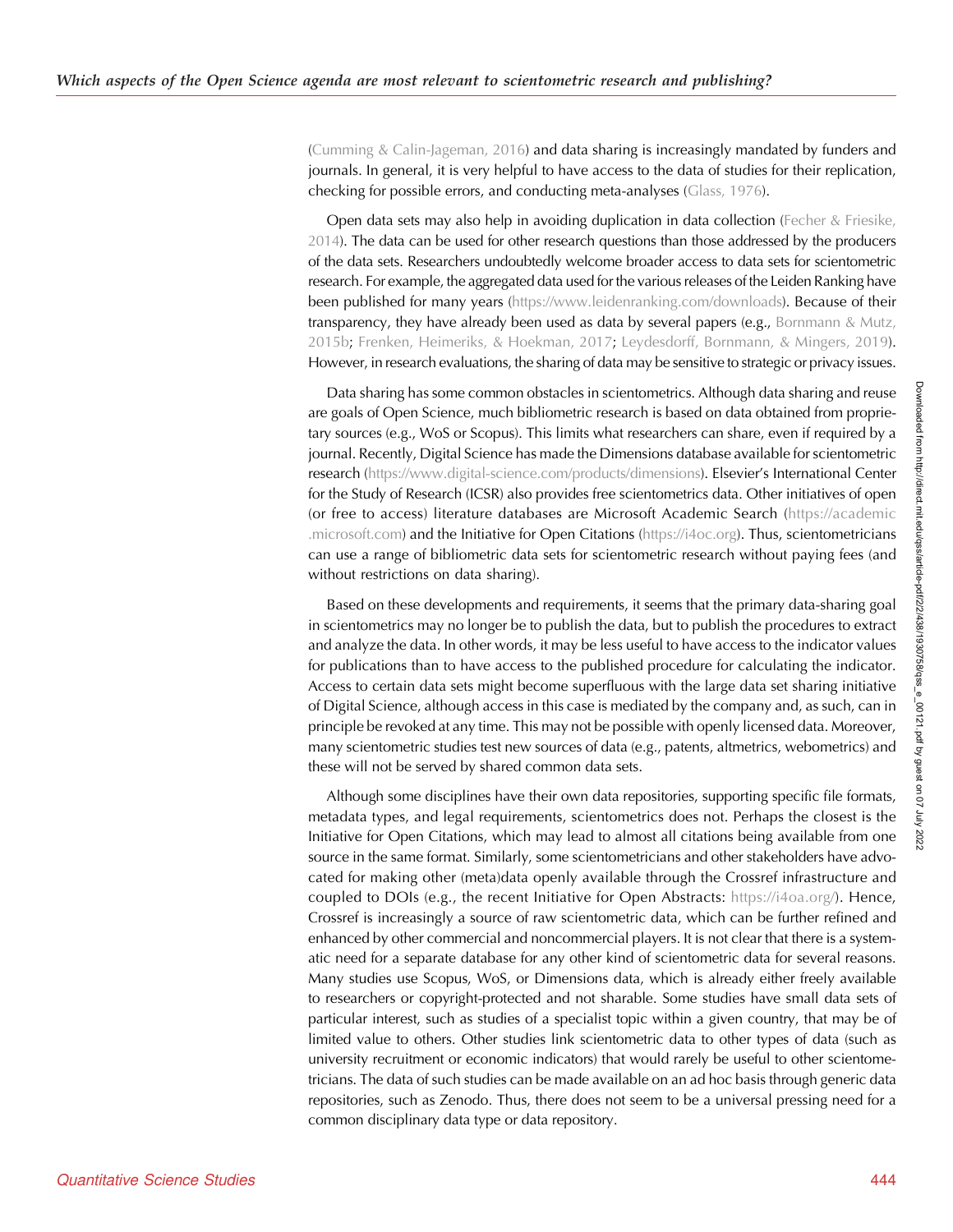From the perspective of the FAIR principles, large free data sets or data set access mechanisms presumably adequately satisfy the Findable requirement through sparsity and because the current main providers (Clarivate Analytics, Elsevier, Dimensions, and Microsoft Academic) are well known. Accessibility is a problem for the subscription services (Clarivate Analytics and Elsevier). Interoperability and reusability are relatively minor problems for these data sets because researchers typically work with a single data source. In contrast, FAIR seems to be a substantial problem for the many ad hoc small-scale data sets generated in scientometric research, which seem to be rarely shared openly, and which are presumably poorly documented and in a wide variety of formats. If these cannot be indirectly shared by publishing the procedures by which the data was extracted from a well-known bibliometric source, then FAIR data sharing may be difficult. Such data sets might include, for example, altmetrics, publication lists from departments or researcher CVs, selections from national current research information systems, publication lists from national research evaluation exercises, and national journal collections. It seems reasonable for scientometrics journals to encourage researchers to share their data sets, when possible, or to publish detailed instructions about how to replicate the study otherwise, such as the relevant queries.

# 4. PUBLISHING THE OUTCOME OF A STUDY (E.G., PAPERS OR SOFTWARE)

# 4.1. Open Code or Shared Software

The code or compiled software for analyzing data can be shared. [Spellman et al. \(2018\)](#page-15-0) point out that direct replication without involvement of the original researchers is very difficult, as the methods are typically not described in sufficient detail. The same problems were found in a small-scale exploration of reproducibility issues in scientometrics ([Velden, Hinze et al.,](#page-15-0) [2018\)](#page-15-0). If the data have been analyzed using code that is made available, it becomes far easier to reproduce the analysis and/or spot errors in it that may otherwise go unnoticed. It seems unlikely, however, that "computational reproducibility" [\(Baker, 2016](#page-13-0)) can help to prevent outright fraud.

Several technical factors may make reproducing results more difficult, such as random seeding of nondeterministic processes such as sampling, ongoing updates of the hardware and software, and the use of parameters that may not be fully communicated in the publication. Although all of these can be overcome in principle, they provide major hurdles in practice. Large-scale models (e.g., topic models) are often not reproducible because the updating of the systems (for example, for safety reasons) is not under the control of the researchers ([Hecking & Leydesdorff, 2019\)](#page-14-0). Nevertheless, the routines can be published in an open source repository such as Github [\(https://github.com\)](https://github.com).

The code for integrating the results in the paper or even writing the complete paper can also be made available. The Stata corporation has recently developed new commands that can be used for producing a Word document (or PDF) based on the data ([https://www.stata.com/features](https://www.stata.com/features/overview/create-word-documents) [/overview/create-word-documents\)](https://www.stata.com/features/overview/create-word-documents). In other words, the commands refer to not only the process of producing tables and figures but also to the complete paper. If both commands and data are made publicly available, every researcher can exactly reproduce the paper. Other statistics software provides similar functions: R Markdown supports reproducible papers by interspersing R code and text in markdown format [\(Bauer, 2018\)](#page-13-0).

Papers in scientometrics are often based on data from WoS or Scopus. These data might have been downloaded from the web interfaces of these data providers. If the search terms for compiling the publication sets, search limiters used, and the export date of the data are made publicly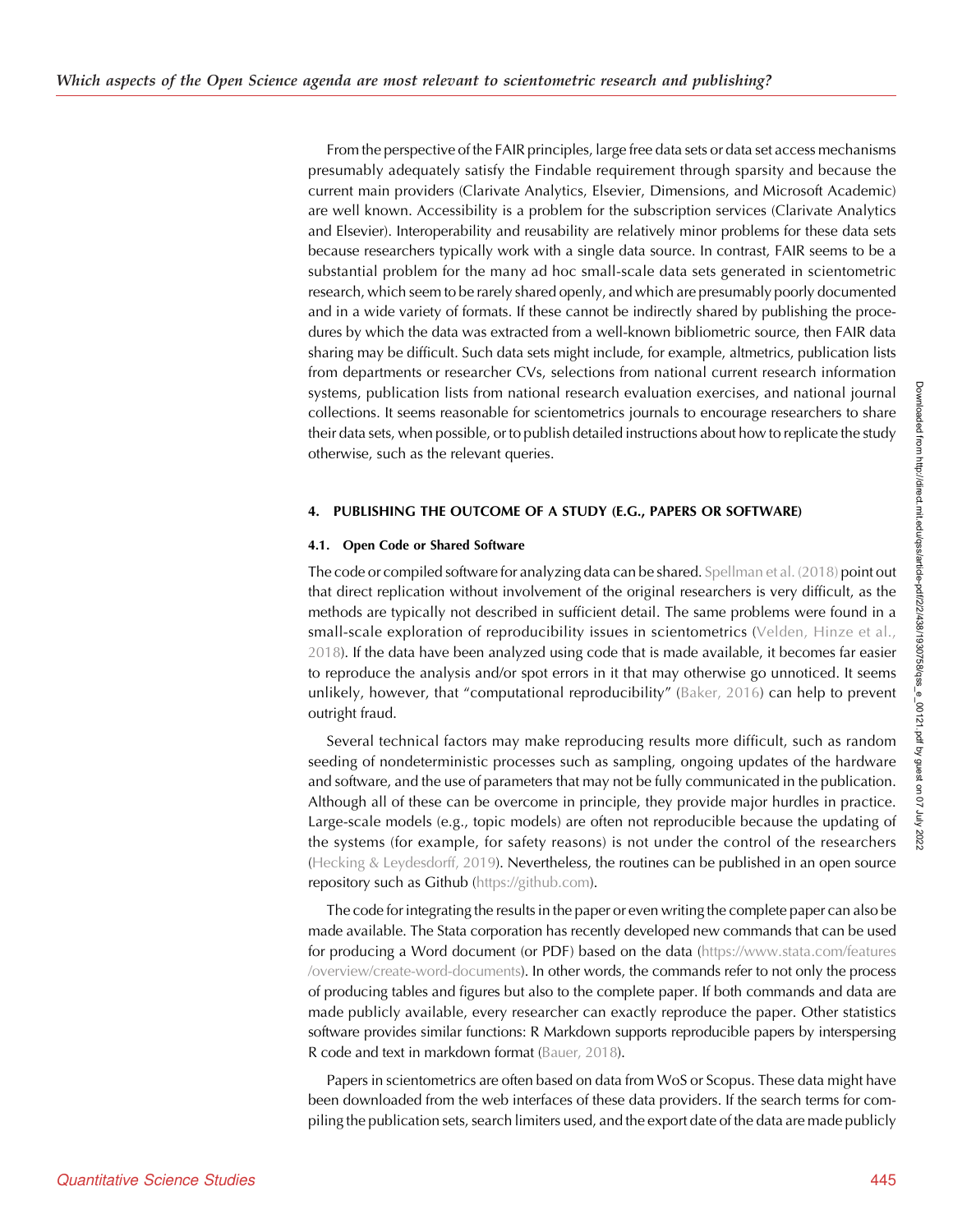available, not only can the paper's production, beginning with the data and ending with the text, be reproduced, but so can the process of generating the data set. Nevertheless, both bibliometric and historical data can change over time, undermining replications. Changes in the media and updates of hardware and software may make data and procedures irreproducible. The major databases also backtrack newly admitted data into their history. In general, the databases are dynamic, and cannot easily be reproduced. Internet data, however, might be archived by the Wayback Machine ([Wouters, Hellsten, & Leydesdorff, 2004](#page-15-0)).

Another source of bibliometric data is in-house databases (e.g., at the Centre for Science and Technology Studies or the Max Planck Society), which are based on data from WoS, Scopus, Dimensions, etc. In this case, the SQL for producing the data could be made available for compiling the data (including text explaining what the single command lines mean). However, there may be property rights involved when using these data.

There are several caveats for code sharing. Scientometric research may have involved extensive data cleaning by the users, creating significant added value to a standard data set (e.g., WoS) in a proprietary clean version. With this, any software applied to the standard version of the database would give different results. The solution would be to make the cleaned version open (at least for research purposes) instead of proprietary, which is not always legally or practically feasible. In addition, some applications may be complex, generating a substantial amount of work to put the code in a shareable format. Thus, the likelihood of reuse is important when deciding whether and how to share code.

## 4.2. Contributions of Authors

Authors contribute differently to research projects and resulting publications. The American Psychological Association (APA) published a checklist which can be used by contributors to a research project to declare their contributions ([https://www.apa.org/science/leadership/students](https://www.apa.org/science/leadership/students/authorship-determination-scorecard.pdf) [/authorship-determination-scorecard.pdf](https://www.apa.org/science/leadership/students/authorship-determination-scorecard.pdf)). The use of such lists might lead to a more standardized consideration of authors on papers in the long run and might be a possible action to avoid bad practices such as ghost authorship (substantial contribution made without being listed as a coauthor) and honorary authorship (being listed as a coauthor despite having contributed little to nothing). In the scientometrics field, authors have to state authors' contributions in some journals (e.g., Journal of Informetrics and Quantitative Science Studies).

The contributions of authors to research projects and publications can be made publicly available in the process of publishing a paper. CASRAI has published CRediT (Contributor Roles Taxonomy) for common authorship roles ([https://www.casrai.org/credit.html\)](https://www.casrai.org/credit.html). Dealing with author contributions in research projects is important for knowing and codifying who did what in the project. In many fields, but not in all, researchers have traditionally used author order when assessing authorship credit. We can imagine that an initiative such as CRediT provides a more objective way to assess author credit. Practices may also vary among countries.

## 4.3. Open Access (OA)

OA, where authors or publishers make research articles or reports freely available to readers in traditional or OA journals, represents the most visible aspect of Open Science. The number of OA journals has grown quickly since the 1990s. The Directory of Open Access Journals [\(https://](https://doaj.org/) [doaj.org/](https://doaj.org/)) included more than 14,300 journals by early 2020. An increasing number of publishers also support forms of OA in their traditional journals by providing authors the option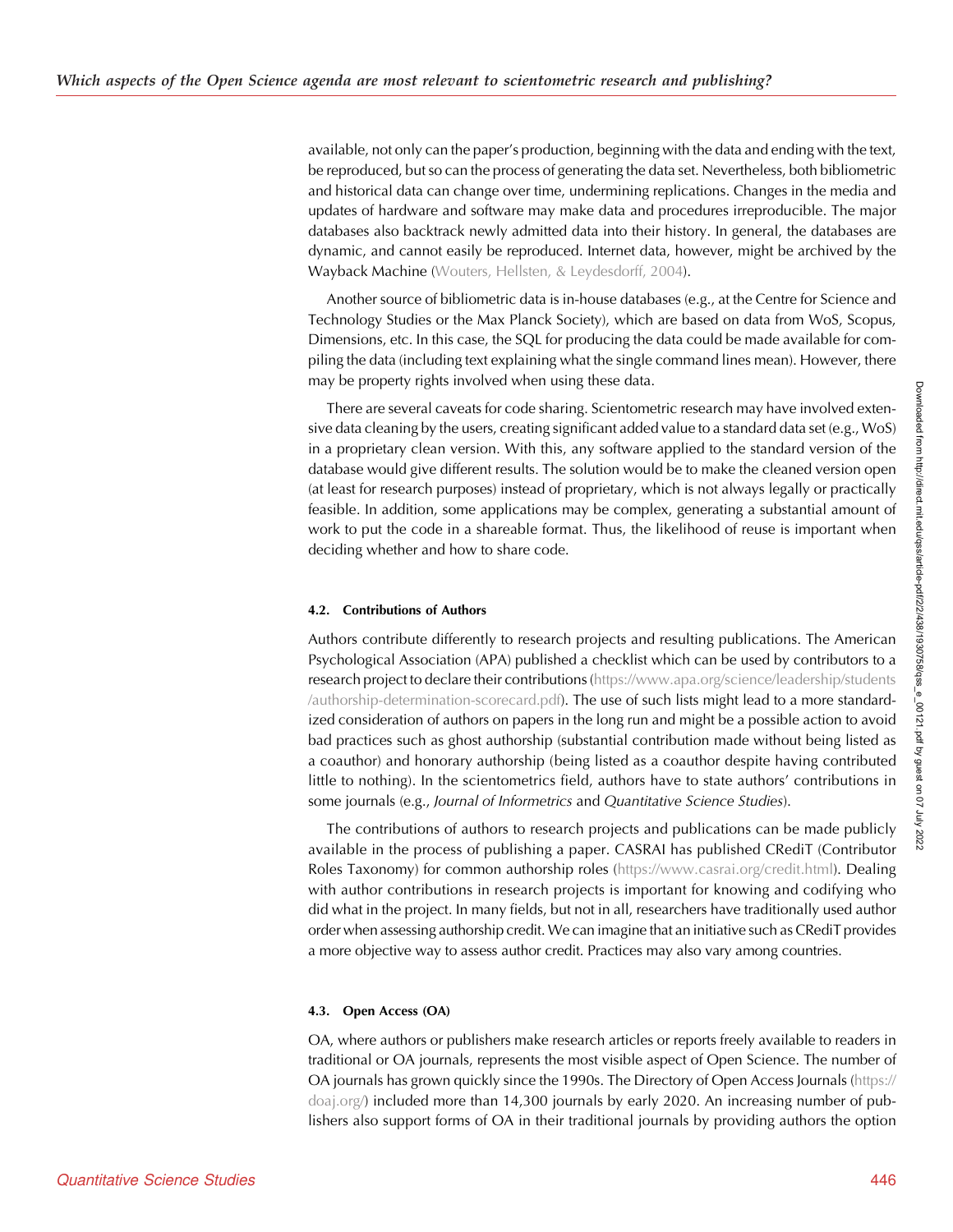to make their submissions freely available, for a fee, once accepted. These articles appear alongside the closed access articles that require a subscription to access.

There is a cost associated with making publications freely available ([van Noorden, 2013\)](#page-15-0). This cost is borne by the publishers, authors, and/or third parties. OA models are characterized by who is responsible for the associated costs and the user rights to the content. Two common OA models are Gold OA and Green OA. Gold OA publication venues have an associated Article Processing Charge (APC) that makes articles freely available to readers once accepted. OA journals that do not charge authors are sometimes also referred to as Gold OA, although other terminology (Diamond/Platinum OA) is also used. Green OA venues allow authors to selfarchive prepublication (pre- and sometimes postpeer review) versions of their manuscripts in public repositories such as [arxiv.org](http://arxiv.org). The rationale for Green OA is that the results of publicly funded research should be made publicly available without cost to the reader.

Several journals that publish scientometric research support different forms of OA. For example, PLOS journals, Frontiers in Research Metrics and Analytics and Quantitative Science Studies support Gold OA. More traditional journals such as the Journal of Informetrics, Journal of the Association for Information Science and Technology, and Scientometrics support hybrid OA, where authors may pay an APC to make their articles freely available online. These three journals also permit preprint archiving of manuscript submissions.

Recently, the OA topic has had a specific relevance for the scientometric field, as the chief editor and editorial board of an important scientometric journal (the *Journal of Informetrics*) decided to change the publisher (from Elsevier to MIT Press; see [Waltman, 2019\)](#page-15-0). The new journal at the new publisher is Quantitative Science Studies ([https://www.mitpressjournals](https://www.mitpressjournals.org/qss) [.org/qss\)](https://www.mitpressjournals.org/qss). One reason for this change was that the outcome of scientometric research could be made available for other researchers without any restrictions.

In 2018, a group of European funding agencies formed cOAlition S, which developed a strategy for mandated OA called Plan S. "Plan S requires that recipients of research funding from cOAlition S organisations make the resulting publications available immediately (without embargoes) and under open licenses, either in quality Open Access platforms or journals or through immediate deposit in open repositories that fulfil the necessary conditions" ([https://www.scienceeurope](https://www.scienceeurope.org/our-priorities/open-access) [.org/our-priorities/open-access](https://www.scienceeurope.org/our-priorities/open-access)). More than 1,700 members of the scientific community have signed an open letter expressing concerns that Plan S takes OA too far and is too risky. Although Plan S has since been revised to address some of the letter writers' objections, there are still concerns that the plan favors APC OA models and does not address the researchers' comments about the quality of peer review and international collaborations [\(https://sites.google](https://sites.google.com/view/plansopenletter/home) [.com/view/plansopenletter/home\)](https://sites.google.com/view/plansopenletter/home).

## 4.4. Open Data and Software Citation

When the data used for a study have been made available on the internet (e.g., at FigShare), the data set can be cited in principle [\(https://datacite.org\)](https://datacite.org). Thus, the work that has been invested in producing an interesting, complex, or effortful data set might result in receiving credit in the form of data citations. In some fields, sharing data has been shown to be associated with more citations for a paper [\(Colavizza, Hrynaszkiewicz et al., 2020;](#page-14-0) [Piwowar & Vision, 2013](#page-14-0)). The measurement of data citation impact can be supported by assigning DOIs to the data set (as is done by FigShare, and others), to combinations of data sets (as done by the Global Biodiversity Information Facility, GBIF; see [Khan, 2019](#page-14-0)), or by suggesting the format to be used in a reference list. The German National Library of Science and Technology (TIB) developed DOIs for data sets [\(Fecher & Friesike, 2014\)](#page-14-0).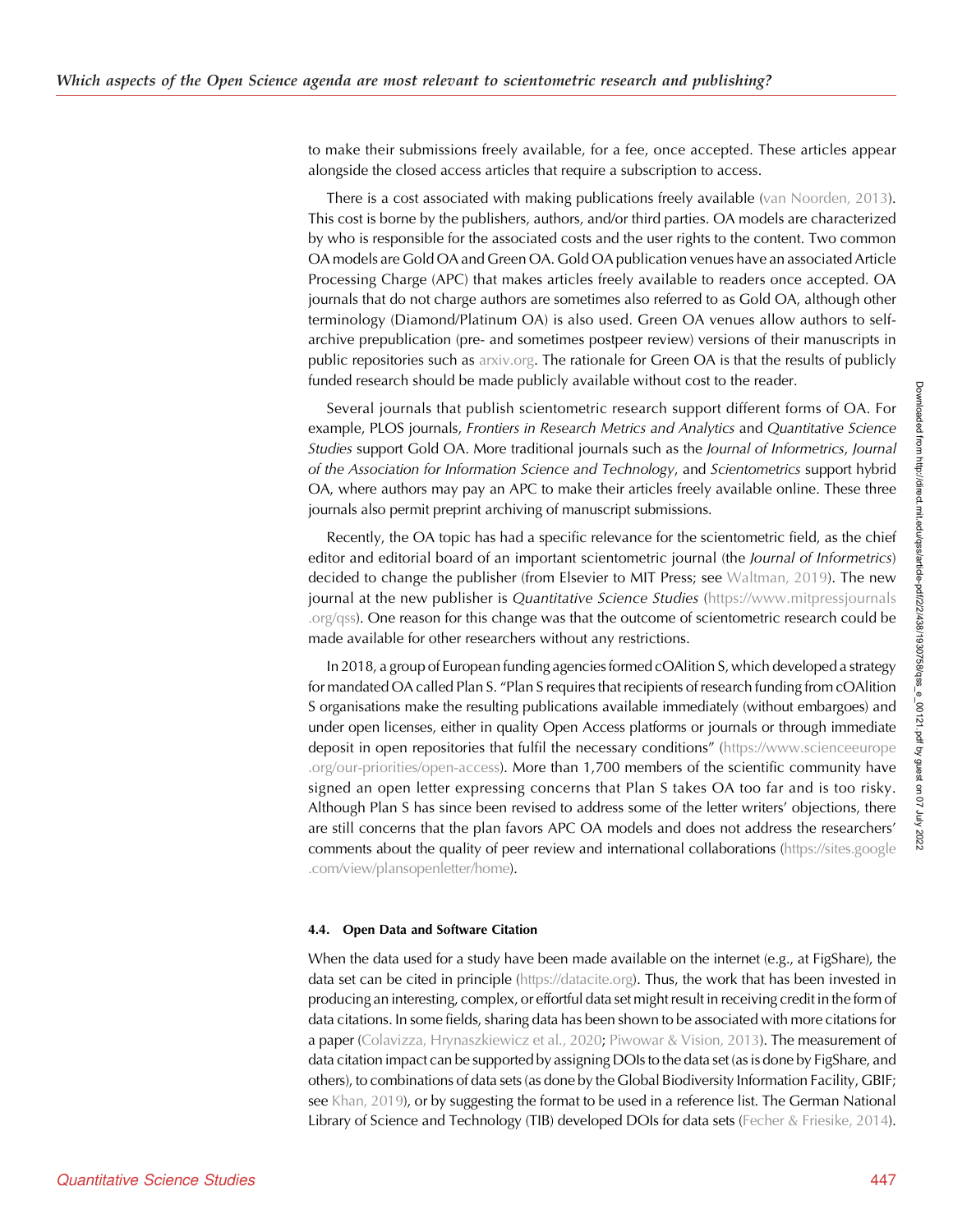With DataCite [\(https://datacite.org\)](https://datacite.org), an institution exists with the goal to provide persistent identifiers for research.

At present, data citation is not widely practiced by authors overall ([Robinson-García, Jiménez-](#page-14-0)[Contreras, & Torres-Salinas, 2016](#page-14-0)) and in scientometrics. Unlike bibliographic sources that are cited and appear in reference sections of scholarly works, the data sources used in conducting research (including software) may not be granted the same level of acknowledgement. The prevalence of data citation also varies from one discipline to another [\(Zhao, Yan, & Li, 2018](#page-15-0)). When authors do acknowledge shared data they have reused, they do not necessarily cite the data sources in a manner that allows a data citation indexing service such as Clarivate Analytics' Data Citation Index or DataCite to record instances of data reuse, thereby denying authors of the data sets formal credit for their contributions [\(Park, You, & Wolfram, 2018\)](#page-14-0). Both DCI and DataCite are currently limited in their data repository coverage. Scientometricians who rely on citation data collected from these repositories are advised to be cautious about the conclusions they draw.

Scientometric studies rarely seem to generate data sets with general use that are separate from specific academic outputs. For example, all the data sets within the first 100 matches on Figshare for the query "Scientometrics" seem to be associated with a paper (they almost always state this directly and associated papers can be found via Google for the exceptions), despite Figshare being a free OA repository supporting data sharing. In addition, many citation analyses use commercial data from WoS or Scopus. Nevertheless, some open data sets have been used in scientometrics, such as the European Tertiary Education Register data set (ETER; [www.eter-project.com\)](http://www.eter-project.com) and there are some data sets related to scientometrics on FigShare that are not associated with journal articles (e.g., [https://figshare.com/articles/UK\\_university\\_Web\\_sites\\_June\\_July\\_2005/785775/1](https://figshare.com/articles/UK_university_Web_sites_June_July_2005/785775/1)).

Thus, it seems that scientometric authors reusing data may prefer to cite the paper associated with the data rather than the data itself, which would explain the low rate of data citation ([Robinson-García et al., 2016](#page-14-0)). A search for data-related records (i.e., data sets, data studies, software) in Clarivate Analytics' Data Citation Index using the topic search "scientometr\* OR bibliometr\* OR informetr\* OR altmetr\*" on October 31, 2020 resulted in 2,044 records across all disciplines for the period 2013 to 2020, and only 174 citations (two records with two citations, 170 records with one citation) to these records. Even if a large percentage of the citations came from scientometric authors, this still indicates very limited data citation activity for metricsrelated data. This contrasts with fields such as biodiversity, where organism prevalence data can be a primary research output, so data citations might be an important way to recognize the usefulness of a nonpublishing scientist's work. In fields such as genomics, however, data can be extremely time-consuming to collect and valuable, but may not be commonly shared ([Thelwall, Munafo et al., 2020\)](#page-15-0), which is needed to encourage reuse and ultimately data citation.

There are many valuable uses of research data that do not lead to citations ([Thelwall &](#page-15-0) [Kousha, 2017\)](#page-15-0), such as for verification and training. Hence, data citations reflect a possibly small proportion of the uses of shared research data. Also, as noted above, researchers in some fields are not regularly citing data sources in a way that allows these sources to be captured by data citation indexing services. Data citation is a relatively new development, so that the tradition or expectation of citing data sets in a manner comparable to bibliographic sources is not yet com-monly practiced ([Park et al., 2018\)](#page-14-0).

## 4.5. Open Review Comments

Reviews, along with author rebuttals and editor comments, can be made publicly available (in anonymized or signed form; see [Schmidt, Ross-Hellauer et al., 2018](#page-15-0)). Signed open comments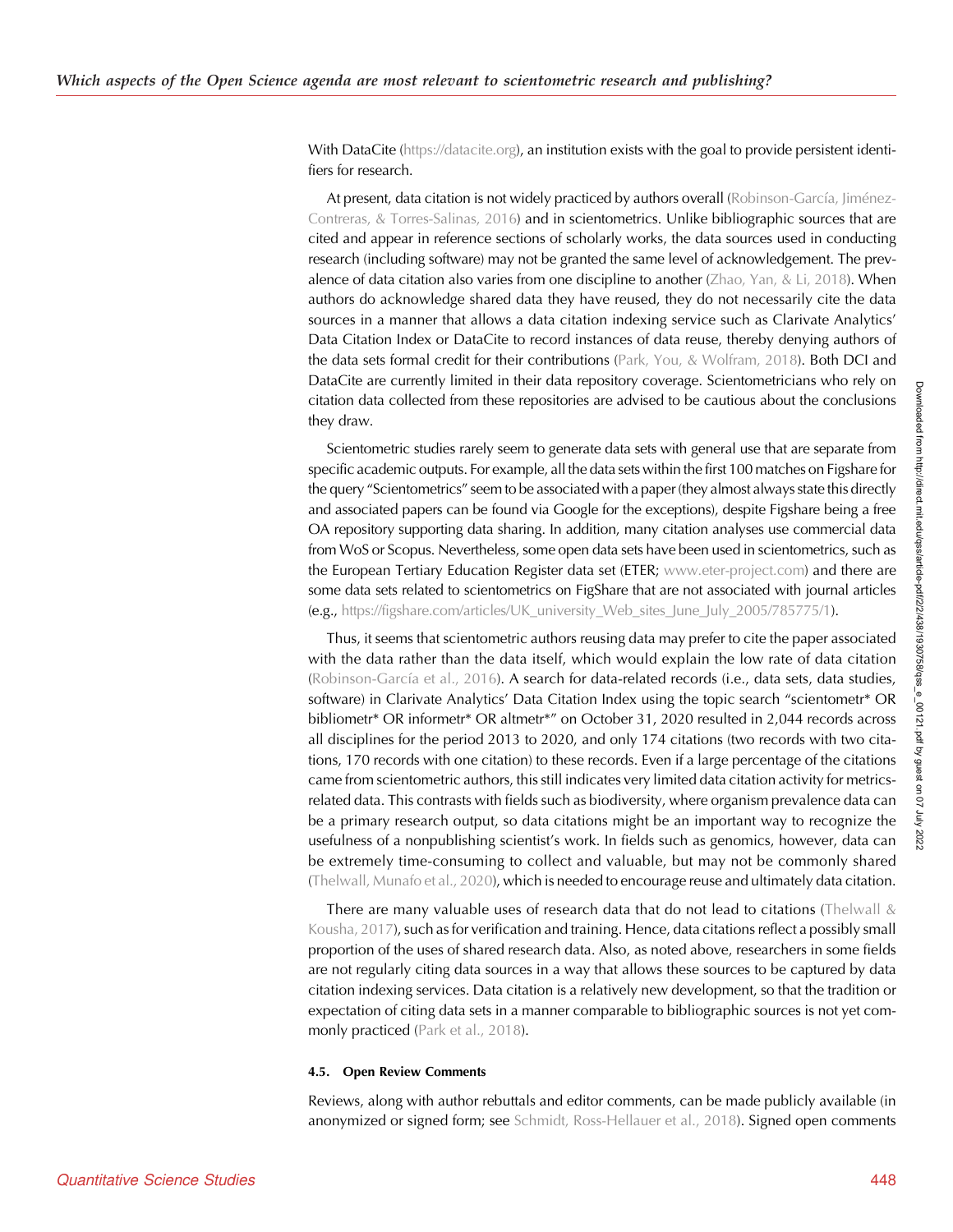can be cited in principle. Thus, reviewers can receive citation impact for their contributions. Published reviews (in anonymized or signed form) might be an instrument of the journal to demonstrate that it cannot be categorized as a predatory journal. Predatory journals are OA journals that publish manuscripts for money (paid by the authors) without quality control (adequate peer review) for what is published. Another benefit of open reviews is that the review process is no longer a black box. Readers can gain insight into how a publication came to be in its final form. Open reviews also can serve as an important learning tool for new scholars by providing exemplars of the review process. Currently, however, most scientists seem to believe that double-blind review is the most effective model for quality control [\(Moylan, Harold et al.,](#page-14-0) [2014;](#page-14-0) [Mulligan, Hall, & Raphael, 2013;](#page-14-0) [Rodriguez-Bravo et al., 2017](#page-14-0)).

No scientometric journal has published its peer review process (at the time of writing this paper). The website of the journal *Quantitative Science Studies* (OSS) indicates that reviewers may choose to identify themselves. QSS is currently running a transparent peer review pilot. When a manuscript participating in the pilot is accepted for publication in QSS, the reports of the reviewers, the responses of the authors, and the decision letters of the editor are made openly available in Publons ([https://publons.com\)](https://publons.com). Participation in the pilot is voluntary [\(https://www](https://www.mitpressjournals.org/journals/qss/peer_review) [.mitpressjournals.org/journals/qss/peer\\_review\)](https://www.mitpressjournals.org/journals/qss/peer_review). However, scientometricians can choose to publish in general journals or platforms that offer (complete) open peer review, if they believe that this is valuable.

The availability of review reports and reviewer identities may be optional or required by the journal policy. The journal eLife is publishing some "meta-research" adopting (a kind of) open peer review process. Another example is the journal Atmospheric Chemistry and Physics (ACP), which was launched in 2001 and is freely accessible at [https://www.atmospheric-chemistry](https://www.atmospheric-chemistry-and-physics.net) [-and-physics.net](https://www.atmospheric-chemistry-and-physics.net) (publisher: Copernicus Publications). ACP has a two-stage publication process, with a peer review process that is different from processes use by traditional journals. The process is explained at [https://www.atmospheric-chemistry-and-physics.net/peer\\_review](https://www.atmospheric-chemistry-and-physics.net/peer_review/interactive_review_process.html) [/interactive\\_review\\_process.html](https://www.atmospheric-chemistry-and-physics.net/peer_review/interactive_review_process.html).

The innovative peer review process at ACP has been evaluated by [Bornmann, Marx et al.](#page-13-0) [\(2010\)](#page-13-0) and [Bornmann, Schier et al. \(2011\)](#page-13-0). The results of the study show that the process can reliably and validly select manuscripts for publication. A currently new example is the PLOS family of journals, for which open peer review became optional for authors in May 2019 ([PLOS, 2019\)](#page-14-0). Scientometric articles are also occasionally published in journals that reveal reviewer identities, but not the reviews, offering a different type of transparency (e.g., Journal of Medical Internet Research ([Eysenbach, 2011\)](#page-14-0) or Frontiers in Research Metrics and Analytics). Similarly, the journal PeerJ, which also occasionally publishes scientometric research, provides both authors the option to make their reviews available and reviewers the option to identify themselves. This journal started in 2013.

OA journals that provide open reports and/or reviewer identities make it possible for researchers to download or harvest data for scientometric and textual analysis. Because there is currently no standardized way that these journals currently provide access to open peer review data—which may be available in HTML, XML, or PDF format—crawling and scraping routines need to be customized for each journal of interest, or at a minimum for each publisher. Current challenges include reviewer comment discovery and identification of review components. Reviewer comment discovery can be challenging if there is no standardized location for the reviews. Individual web pages must be crawled for review-related text.

As standardization to provide access to open peer review data is ongoing, for instance by Publons and Crossref, data will become increasingly available.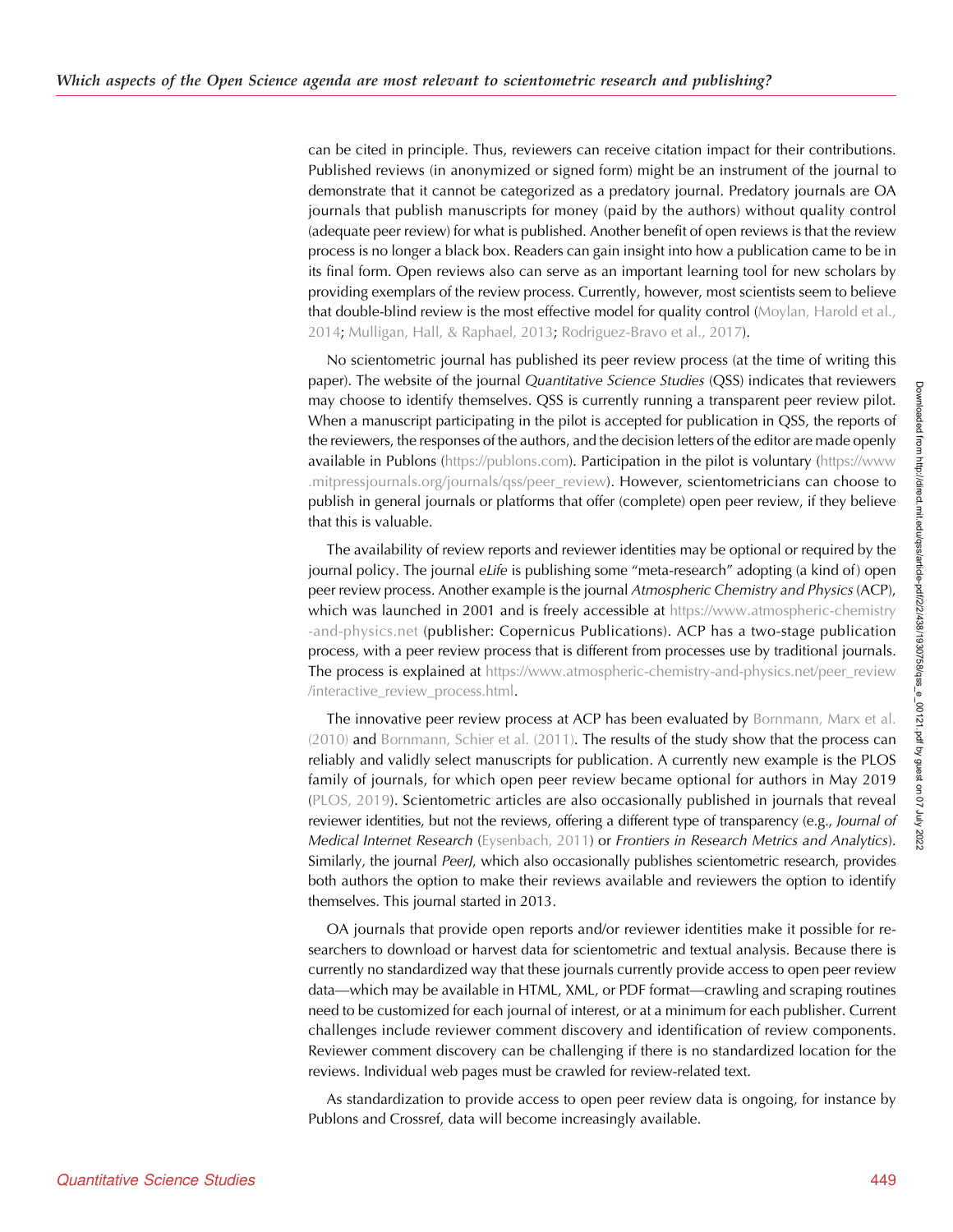## 5. DISCUSSION AND CONCLUSIONS

A key element in the Open Science program is the demand for transparency (e.g., by preregistering a study or publishing the underlying data). This can help both replication/robustness and accessibility if the final product is openly available. Transparency is needed in research evaluation both at the level of peer reviews and in terms of scientometric metaevaluations. A number of studies have shown that bureaucracies are not necessarily able to identify the best performing researchers ([Irvine & Martin, 1984](#page-14-0); [Bornmann, Leydesdorff, & van den Besselaar, 2010\)](#page-13-0), although these studies have equated performance with bibliometric indicators rather than societal value or other types of impact. The process of priority programming and funding is continuously in need of legitimation.

In this opinion paper, we presented an overview of the Open Science program by discussing aspects from this movement that are most relevant for the scientometric field. Many aspects of the Open Science movement have been triggered by specific scientific disciplines, for specific reasons. In this paper, we discuss several aspects towards their applicability for scientometrics. The outcomes of Open Science adoption might be, for example, better reproducibility, better access, and more diversity. Although the Open Science program includes many interesting proposals that seem worth considering in scientometric research, there are also potentially problematic issues.

The developments that might result from the Open Science framework need to be scrutinized for both potentially positive and negative effects on science. For instance, publications in Gold OA journals enhance the accessibility of research to a wider audience and to practitioners and scholars in less affluent institutions. At the same time, the costs associated with publishing in OA journals arising from Article Publication Charges may be a barrier for researchers with limited financial resources and cannot always be resolved through APC waivers (e.g., in the case of retired scientists). Possible solutions include publishing in Diamond (no fee) OA journals and/ or making a preprint version of the manuscript available through preprint servers and institutional repositories, if permitted by the publisher's OA policies.

Authors may not be willing or feel obliged by funding agencies to expend the time and effort needed for research study preregistration and the sharing of data and software in formats that make them usable by other researchers ([Nosek, Alter et al., 2015;](#page-14-0) [Nosek et al., 2018](#page-14-0)). The current reward system in science does not foster these activities explicitly. The "steering of science," however, is a policy process that can be analyzed by means of policy analysis. The track record of science-policy interventions, however, is poor ([van den Daele & Weingart,](#page-15-0) [1975](#page-15-0)). Institutional interests are always important in the background and inclusiveness and accessibility (e.g., for minorities) may be more important than transparency.

At the end of this opinion paper, there are some take-home messages resulting from the issues discussed in Sections 3 and 4. The target group for these messages is scientometricians conducting their own (empirical) studies.

## 6. TAKE-HOME MESSAGES

- A scientometric study can be registered early based on a detailed research plan that can be later checked by reviewers, editors, and readers in order to make the formulation of hypotheses in hindsight more difficult and to demonstrate that hypotheses have been formulated before analyzing the data.
- Data used for a scientometric study can be made "open" if the data are available under a license that allows free use, modification, and redistribution.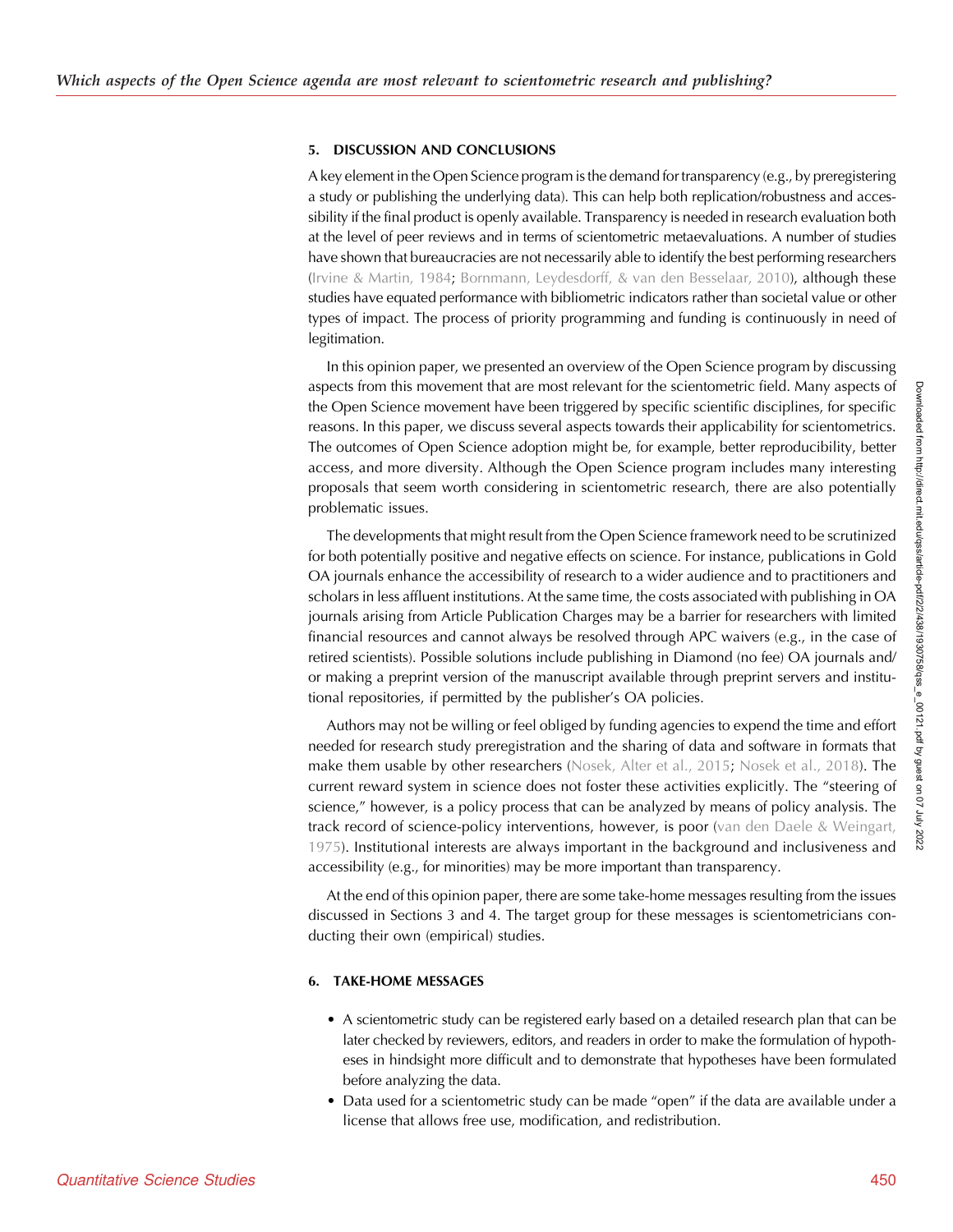- <span id="page-13-0"></span>• The code or compiled software for analyzing scientometric data can be shared under an open source license.
- The contributions of authors to research projects and publications can be made publicly available in the process of publishing a scientometric paper.
- Authors can make scientometric papers or reports freely available to readers in traditional or OA journals. Where permitted by journal policies, preprints of articles can be selfarchived or made available in public repositories to increase their availability.
- Users of "open" scientometric data sets can give credit to the developers of the data sets in the form of data citations.
- Reviews of scientometric manuscripts, along with author rebuttals and editor comments, can be made publicly available, making the process of the refinement of the research reporting more transparent.

# ACKNOWLEDGMENTS

We thank Ludo Waltman and Loet Leydesdorff for the discussions of previous versions of the manuscript and detailed suggestions for improvements.

# COMPETING INTERESTS

The authors have no competing interests.

## FUNDING INFORMATION

L.B., M.T., and D.W. have received no funding for their research. The work of R.G. was supported by the Flemish Government through its funding of the Flemish Centre for R&D Monitoring (ECOOM).

## REFERENCES

- Baker, M. (2016). Why scientists must share their research code. Nature, September 13. [https://www.nature.com/news/why-scientists](https://www.nature.com/news/why-scientists-must-share-their-research-code-1.20504) [-must-share-their-research-code-1.20504](https://www.nature.com/news/why-scientists-must-share-their-research-code-1.20504) (accessed February 18, 2020). DOI: <https://doi.org/10.1038/nature.2016.20504>
- Bauer, P. C. (2018). Writing a reproducible paper in R markdown (SSRN scholarly paper no. ID 3175518). [https://papers.ssrn.com](https://papers.ssrn.com/abstract=3175518) [/abstract=3175518](https://papers.ssrn.com/abstract=3175518) (accessed February 18, 2020). DOI: [https://](https://doi.org/10.2139/ssrn.3175518) [doi.org/10.2139/ssrn.3175518](https://doi.org/10.2139/ssrn.3175518)
- Bornmann, L., & Daniel, H.-D. (2005). Does the h-index for ranking of scientists really work? Scientometrics, 65(3), 391–392. DOI: <https://doi.org/10.1007/s11192-005-0281-4>
- Bornmann, L., Leydesdorff, L., & van den Besselaar, P. (2010). A metaevaluation of scientific research proposals: Different ways of comparing rejected to awarded applications. Journal of Informetrics, 4(3), 211–220. DOI: <https://doi.org/10.1016/j.joi.2009.10.004>
- Bornmann, L., Marx, W., Schier, H., Thor, A., & Daniel, H.-D. (2010). From black box to white box at open access journals: Predictive validity of manuscript reviewing and editorial decisions at Atmospheric Chemistry and Physics. Research Evaluation, 19(2), 105–118. DOI: <https://doi.org/10.3152/095820210X510089>
- Bornmann, L., & Mutz, R. (2015a). Growth rates of modern science: A bibliometric analysis based on the number of publications and cited references. Journal of the Association for Information Science and Technology, 66(11), 2215-2222. DOI: [https://doi.org/10](https://doi.org/10.1002/asi.23329) [.1002/asi.23329](https://doi.org/10.1002/asi.23329)
- Bornmann, L., & Mutz, R. (2015b). How well does a university perform in comparison with its peers? The use of odds, and odds

ratios, for the comparison of institutional citation impact using the Leiden Rankings. Journal of the Association for Information Science and Technology, 66(12), 2711-2713. DOI: [https://doi](https://doi.org/10.1002/asi.23451) [.org/10.1002/asi.23451](https://doi.org/10.1002/asi.23451)

- Bornmann, L., Mutz, R., Hug, S., & Daniel, H. (2011). A multilevel meta-analysis of studies reporting correlations between the h index and 37 different h index variants. Journal of Informetrics, 5(3), 346–359. DOI: <https://doi.org/10.1016/j.joi.2011.01.006>
- Bornmann, L., Schier, H., Marx, W., & Daniel, H.-D. (2011). Is interactive open access publishing able to identify high-impact submissions? A study on the predictive validity of Atmospheric Chemistry and Physics by using percentile rank classes. Journal of the Association for Information Science and Technology, 62, 61–71. DOI: [https://](https://doi.org/10.1002/asi.21418) [doi.org/10.1002/asi.21418](https://doi.org/10.1002/asi.21418)
- Bornmann, L., Stefaner, M., de Moya Anegon, F., & Mutz, R. (2014). What is the effect of country-specific characteristics on the research performance of scientific institutions? Using multi-level statistical models to rank and map universities and research-focused institutions worldwide. Journal of Informetrics, 8(3), 581–593. DOI: <https://doi.org/10.1016/j.joi.2014.04.008>
- Bourne, P. E., Clark, T. W., Dale, R., De Waard, A., Herman, I., Hovy, E. H., & Shotton, D. (2012). Improving the future of research communications and e-scholarship (Dagstuhl Perspectives Workshop 11331). DOI: <https://doi.org/10.4230/DAGMAN.1.1.41>
- Cohen, J. (1994). The earth is round ( $p < .05$ ). American Psychologist, 49(12), 997–1003. DOI: [https://doi.org/10.1037/0003-066X](https://doi.org/10.1037/0003-066X.49.12.997) [.49.12.997](https://doi.org/10.1037/0003-066X.49.12.997)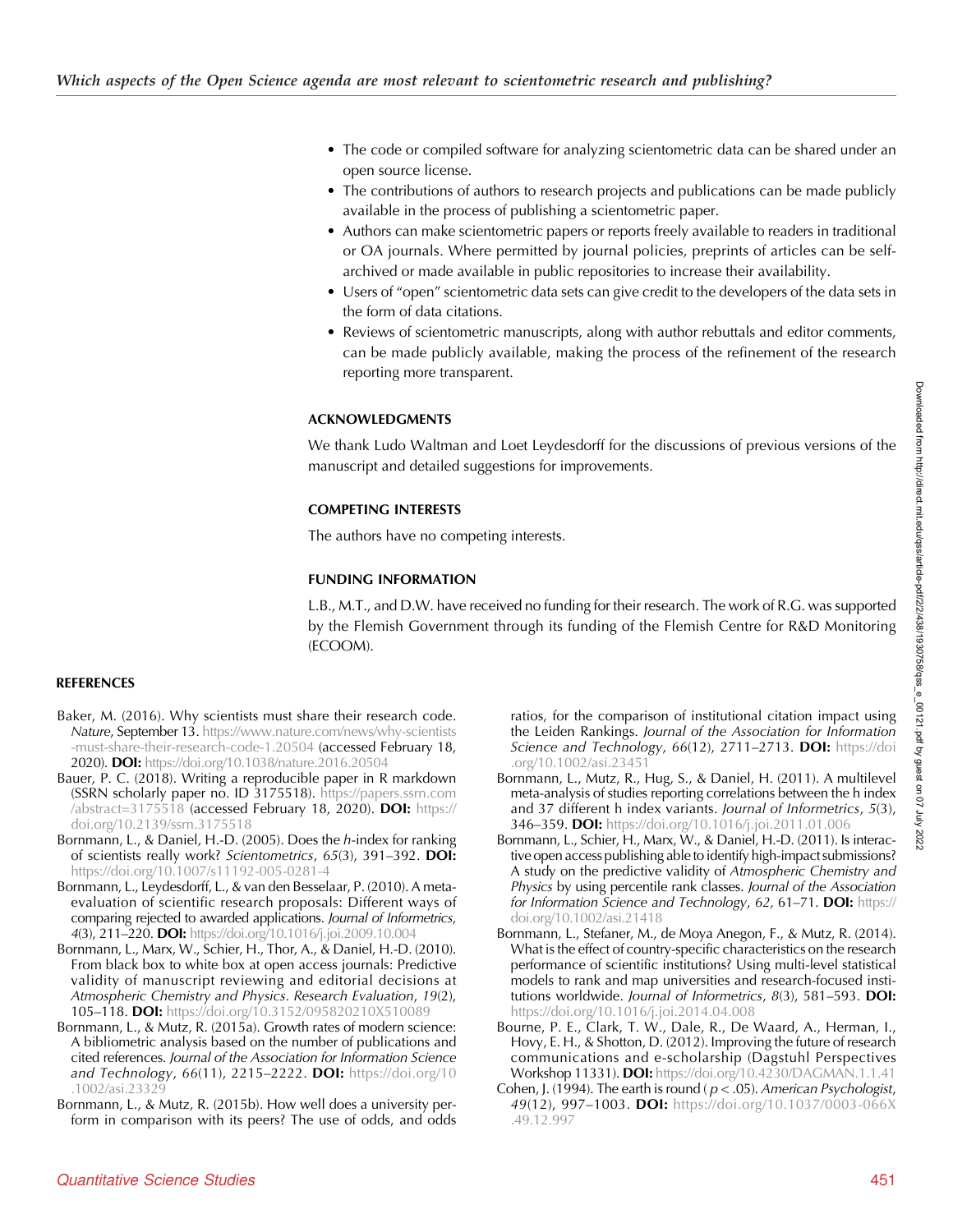- <span id="page-14-0"></span>Colavizza, G., Hrynaszkiewicz, I., Staden, I., Whitaker, K., & McGillivray, B. (2020). The citation advantage of linking publications to research data. PLOS ONE, 15(4),  $e0\overline{2}30416$ . DOI: [https://](https://doi.org/10.1371/journal.pone.0230416) [doi.org/10.1371/journal.pone.0230416](https://doi.org/10.1371/journal.pone.0230416), PMID: [32320428,](https://europepmc.org/article/MED/32320428) **PMCID: [PMC7176083](https://www.ncbi.nlm.nih.gov/pmc/articles/PMC7176083)**
- Cumming, G., & Calin-Jageman, R. (2016). Introduction to the new statistics: Estimation, open science, and beyond. Milton Park, UK: Taylor & Francis. DOI: <https://doi.org/10.4324/9781315708607>
- Egghe, L., & Rousseau, R. (2006). An informetric model for the Hirsch-index. Scientometrics, 69(1), 121–129. DOI: [https://doi](https://doi.org/10.1007/s11192-006-0143-8) [.org/10.1007/s11192-006-0143-8](https://doi.org/10.1007/s11192-006-0143-8)
- Eysenbach, G. (2011). Can tweets predict citations? Metrics of social impact based on Twitter and correlation with traditional metrics of scientific impact. Journal of Medical Internet Research, 13(4), e123. **DOI:** <https://doi.org/10.2196/jmir.2012>, **PMID:** [22173204,](https://europepmc.org/article/MED/22173204) **PMCID: [PMC3278109](https://www.ncbi.nlm.nih.gov/pmc/articles/PMC3278109)**
- Fecher, B., & Friesike, S. (2014). Open science: One term, five schools of thought. In S. Bartling & S. Friesike (Eds.), Opening science: The evolving guide on how the internet is changing research, collaboration and scholarly publishing (pp. 17–47). Cham, Switzerland: Springer. DOI: [https://doi.org/10.1007/978](https://doi.org/10.1007/978-3-319-00026-8_2) [-3-319-00026-8\\_2](https://doi.org/10.1007/978-3-319-00026-8_2)
- Frenken, K., Heimeriks, G. J., & Hoekman, J. (2017). What drives university research performance? An analysis using the CWTS Leiden Ranking data. Journal of Informetrics, 11(3), 859–872. DOI: <https://doi.org/10.1016/j.joi.2017.06.006>
- Fortunato, S., Bergstrom, C. T., Börner, K., Evans, J. A., Helbing, D., … Barabási, A.-L. (2018). Science of science. Science, 359(6379). DOI: <https://doi.org/10.1126/science.aao0185>, PMID: [29496846,](https://europepmc.org/article/MED/29496846) **PMCID: [PMC5949209](https://www.ncbi.nlm.nih.gov/pmc/articles/PMC5949209)**
- García-Peñalvo Francisco, J., García de Figuerola, C., & Merlo José, A. (2010). Open knowledge: Challenges and facts. Online Information Review,  $34(4)$ , 520-539. DOI: [https://doi.org/10](https://doi.org/10.1108/14684521011072963) [.1108/14684521011072963](https://doi.org/10.1108/14684521011072963)
- Glass, G. V. (1976). Primary, secondary, and meta-analysis. Educational Researcher, 5, 3–8. DOI: [https://doi.org/10.3102](https://doi.org/10.3102/0013189X005010003) [/0013189X005010003](https://doi.org/10.3102/0013189X005010003)
- Gold, E. R., Ali-Khan, S. E., Allen, L., Ballell, L., Barral-Netto, M., Carr, D., & Cook-Deegan, R. (2019). An open toolkit for tracking open science partnership implementation and impact. Gates Open Research, 3, 1442. DOI: [https://doi.org/10.12688/gatesopenres](https://doi.org/10.12688/gatesopenres.12958.2) [.12958.2,](https://doi.org/10.12688/gatesopenres.12958.2) PMID: [31850398,](https://europepmc.org/article/MED/31850398) PMCID: [PMC6904887](https://www.ncbi.nlm.nih.gov/pmc/articles/PMC6904887)
- Guédon, J. C., Kramer, B., Laakso, M., Schmidt, B., Simukovič, E., ... Patterson, M. (2019). Future of scholarly publishing and scholarly communication: Report of the expert group to the European Commission. [https://digitalcommons.unl.edu/cgi/viewcontent](https://digitalcommons.unl.edu/cgi/viewcontent.cgi?article=1098&context=scholcom) [.cgi?article=1098&context=scholcom](https://digitalcommons.unl.edu/cgi/viewcontent.cgi?article=1098&context=scholcom) (accessed July 20, 2020).
- Hand, D. J. (2014). The improbability principle: Why coincidences, miracles, and rare events happen every day. New York, NY: Farrar, Straus and Giroux.
- Hecking, T., & Leydesdorff, L. (2019). Can topic models be used in research evaluations? Reproducibility, validity, and reliability when compared with semantic maps. Research Evaluation, 28(3), 263–272. DOI: <https://doi.org/10.1093/reseval/rvz015>
- Hempel, C. G., & Oppenheim, P. (1948). Studies in the logic of explanation. Philosophy of Science, 15, 135-175. DOI: [https://](https://doi.org/10.1086/286983) doi.org/10.1086/28698
- Irvine, J., & Martin, B. R. (1984). Foresight in science: Picking the winners. London, UK: Frances Pinter.
- Khan, N. (2019). Does data sharing influence data reuse in biodiversity? A citation analysis. [http://www.diva-portal.org/smash](http://www.diva-portal.org/smash/get/diva2:1267704/FULLTEXT01.pdf) [/get/diva2:1267704/FULLTEXT01.pdf](http://www.diva-portal.org/smash/get/diva2:1267704/FULLTEXT01.pdf) (accessed February 18, 2020).
- Kupferschmidt, K. (2018). More and more scientists are preregistering their studies. Should you? [https://www.sciencemag.org/news](https://www.sciencemag.org/news/2018/09/more-and-more-scientists-are-preregistering-their-studies-should-you) [/2018/09/more-and-more-scientists-are-preregistering-their-studies](https://www.sciencemag.org/news/2018/09/more-and-more-scientists-are-preregistering-their-studies-should-you) [-should-you](https://www.sciencemag.org/news/2018/09/more-and-more-scientists-are-preregistering-their-studies-should-you) (accessed October 16, 2019). DOI: [https://doi.org](https://doi.org/10.1126/science.aav4786) [/10.1126/science.aav4786](https://doi.org/10.1126/science.aav4786)
- Latour, B. (1987). Science in action. Milton Keynes, UK: Open University Press.
- Latour, B., & Woolgar, S. (1979). Laboratory life: The social construction of scientific facts. Thousand Oaks, CA: Sage.
- Leydesdorff, L., Bornmann, L., & Mingers, J. (2019). Statistical significance and effect sizes of differences among research universities at the level of nations and worldwide based on the Leiden rankings. Journal of the Association for Information Science and Technology, 70(5), 509-525. DOI: <https://doi.org/10.1002/asi.24130>
- Marewski, J. N., & Bornmann, L. (2018). Opium in science and society: Numbers. <https://arxiv.org/abs/1804.11210> (accessed February 18, 2020).
- Marx, W. (2014). The Shockley-Queisser paper—A notable example of a scientific sleeping beauty. Annalen der Physik, 526(5–6), A41–A45. DOI: <https://doi.org/10.1002/andp.201400806>
- Merton, R. K. (1942). Science and technology in a democratic order. Journal of Legal and Political Sociology, 1, 115–126.
- Moylan, E. C., Harold, S., O'Neill, C., & Kowalczuk, M. K. (2014). Open, single-blind, double-blind: Which peer review process do you prefer? BMC Pharmacology & Toxicology, 15. DOI: [https://](https://doi.org/10.1186/2050-6511-15-55) [doi.org/10.1186/2050-6511-15-55](https://doi.org/10.1186/2050-6511-15-55), PMID: [25266119,](https://europepmc.org/article/MED/25266119) PMCID: [PMC4191873](https://www.ncbi.nlm.nih.gov/pmc/articles/PMC4191873)
- Mulligan, A., Hall, L., & Raphael, E. (2013). Peer review in a changing world: An international study measuring the attitudes of researchers. Journal of the American Society for Information Science and Technology, 64(1), 132-161. DOI: [https://doi.org](https://doi.org/10.1002/asi.22798) [/10.1002/asi.22798](https://doi.org/10.1002/asi.22798)
- Nosek, B. A., Ebersole, C. R., DeHaven, A. C., & Mellor, D. T. (2018). The preregistration revolution. Proceedings of the National Academy of Sciences of the United States of America, 115(11), 2600-2606. DOI: [https://doi.org/10.1073/pnas](https://doi.org/10.1073/pnas.1708274114) [.1708274114](https://doi.org/10.1073/pnas.1708274114), PMID: [29531091,](https://europepmc.org/article/MED/29531091) PMCID: [PMC5856500](https://www.ncbi.nlm.nih.gov/pmc/articles/PMC5856500)
- Nosek, B. A., Alter, G., Banks, G. C., Borsboom, D., Bowman, S. D., … Yarkoni, T. (2015). Promoting an open research culture. Science, 348(6242), 1422-1425. DOI: [https://doi.org/10.1126](https://doi.org/10.1126/science.aab2374) [/science.aab2374,](https://doi.org/10.1126/science.aab2374) PMID: [26113702](https://europepmc.org/article/MED/26113702), PMCID: [PMC4550299](https://www.ncbi.nlm.nih.gov/pmc/articles/PMC4550299)
- Park, H., You, S., & Wolfram, D. (2018). Informal data citation for data sharing and reuse is more common than formal data citation in biomedical fields. Journal of the Association for Information Science and Technology, 69(11), 1346-1354. DOI: [https://doi](https://doi.org/10.1002/asi.24049) [.org/10.1002/asi.24049](https://doi.org/10.1002/asi.24049)
- Piwowar, H. A., & Vision, T. J. (2013). Data reuse and the open data citation advantage. PeerJ, 1, e175. **DOI:** [https://doi.org/10](https://doi.org/10.7717/peerj.175) [.7717/peerj.175,](https://doi.org/10.7717/peerj.175) PMID: [24109559](https://europepmc.org/article/MED/24109559), PMCID: [PMC3792178](https://www.ncbi.nlm.nih.gov/pmc/articles/PMC3792178)
- PLOS. (2019). PLOS journals now open for published peer review. ([https://blogs.plos.org/plos/2019/05/plos-journals-now-open-for](https://blogs.plos.org/plos/2019/05/plos-journals-now-open-for-published-peer-review) [-published-peer-review](https://blogs.plos.org/plos/2019/05/plos-journals-now-open-for-published-peer-review)).
- Popper, K. R. (1967). The poverty of historicism. London, UK: Routledge and Kegan Paul.
- Robinson-García, N., Jiménez-Contreras, E., & Torres-Salinas, D. (2016). Analyzing data citation practices using the data citation index. Journal of the Association for Information Science and Technology, 67(12), 2964-2975. DOI: <https://doi.org/10.1002/asi.23529>
- Rodriguez-Bravo, B., Nicholas, D., Herman, E., Boukacem-Zeghmouri, C., Watkinson, A., Xu, J., Abrizah, A., & Swigon, M. (2017). Peer review: The experience and views of early career researchers. **Learned Publishing, 30, 269–277. DOI:** [https://doi.org/10.1002](https://doi.org/10.1002/leap.1111) [/leap.1111.](https://doi.org/10.1002/leap.1111) <Go to ISI>://WOS:000412116600003

Downloaded from http://direct.mit.edu/qss/article-pdf/2/2/438/1930758/qss\_e\_00121.pdf by guest on 07 Downloaded from http://direct.mit.edu/qss/article-pdf/2/2/438/1930758/qss\_e\_00121.pdf by guest on 07 July 2022

2022